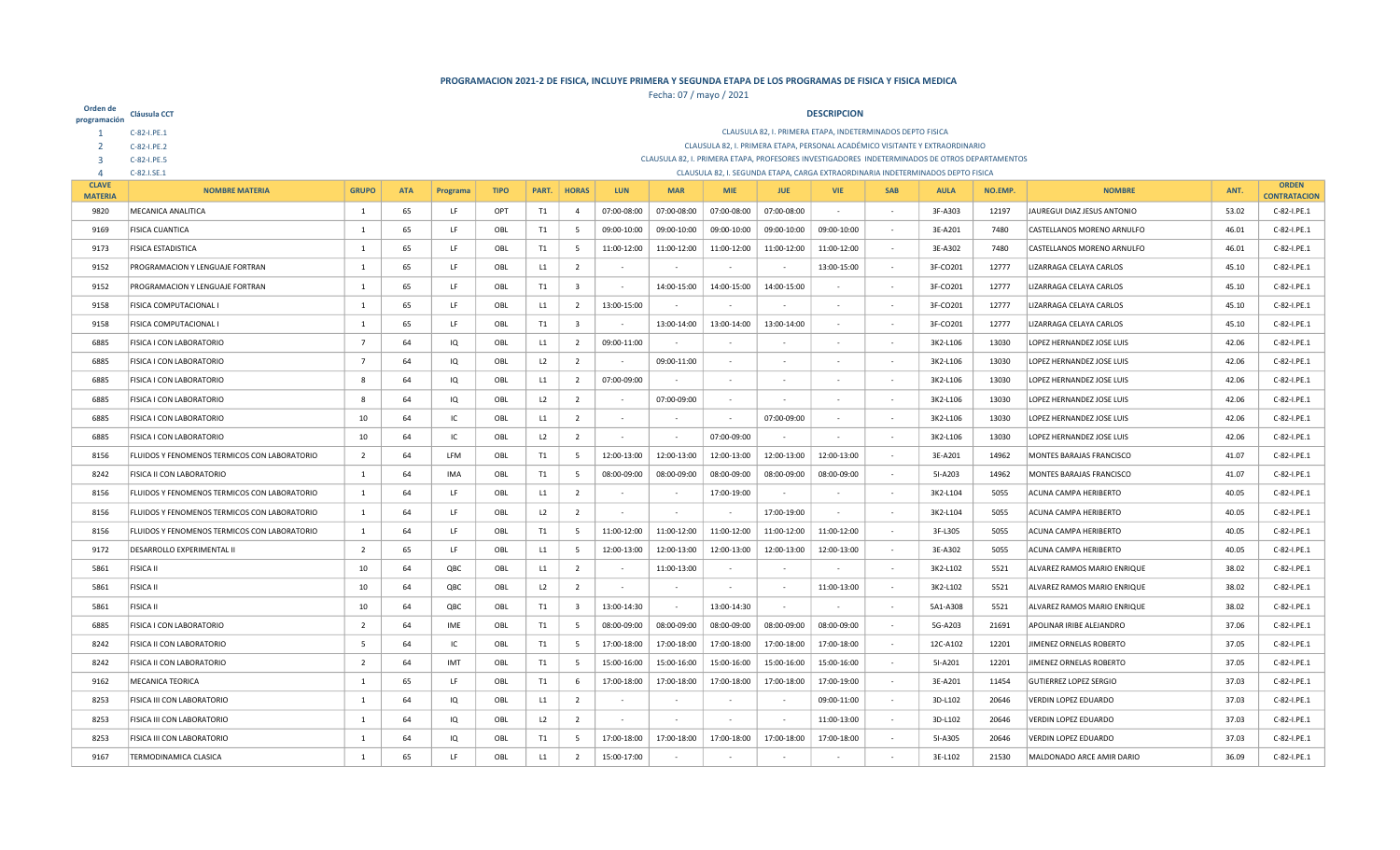| Orden de<br>programación | Cláusula CCT                        |                                                                                                                                                                                    |            |            |             |       |                         |             |                          |                          |             | <b>DESCRIPCION</b>                                         |                          |                                                                                                |         |                                  |             |                     |
|--------------------------|-------------------------------------|------------------------------------------------------------------------------------------------------------------------------------------------------------------------------------|------------|------------|-------------|-------|-------------------------|-------------|--------------------------|--------------------------|-------------|------------------------------------------------------------|--------------------------|------------------------------------------------------------------------------------------------|---------|----------------------------------|-------------|---------------------|
|                          | C-82-I.PE.1                         |                                                                                                                                                                                    |            |            |             |       |                         |             |                          |                          |             | CLAUSULA 82, I. PRIMERA ETAPA, INDETERMINADOS DEPTO FISICA |                          |                                                                                                |         |                                  |             |                     |
|                          | C-82-I.PE.2                         |                                                                                                                                                                                    |            |            |             |       |                         |             |                          |                          |             |                                                            |                          | CLAUSULA 82, I. PRIMERA ETAPA, PERSONAL ACADÉMICO VISITANTE Y EXTRAORDINARIO                   |         |                                  |             |                     |
| В                        | C-82-I.PE.5                         |                                                                                                                                                                                    |            |            |             |       |                         |             |                          |                          |             |                                                            |                          | CLAUSULA 82, I. PRIMERA ETAPA, PROFESORES INVESTIGADORES INDETERMINADOS DE OTROS DEPARTAMENTOS |         |                                  |             |                     |
| $\Delta$<br><b>CLAVE</b> | C-82.I.SE.1                         |                                                                                                                                                                                    |            |            |             |       |                         |             |                          |                          |             |                                                            |                          | CLAUSULA 82, I. SEGUNDA ETAPA, CARGA EXTRAORDINARIA INDETERMINADOS DEPTO FISICA                |         |                                  |             | <b>ORDEN</b>        |
| <b>MATERIA</b>           | <b>NOMBRE MATERIA</b>               | <b>GRUPO</b>                                                                                                                                                                       | <b>ATA</b> | Programa   | <b>TIPO</b> | PART. | <b>HORAS</b>            | <b>LUN</b>  | <b>MAR</b>               | <b>MIF</b>               | <b>JUE</b>  | <b>VIE</b>                                                 | <b>SAB</b>               | <b>AULA</b>                                                                                    | NO.EMP. | <b>NOMBRE</b>                    | ANT.        | <b>CONTRATACION</b> |
| 9167                     | <b>TERMODINAMICA CLASICA</b>        | 1                                                                                                                                                                                  | 65         | LF         | OBL         | T1    | $\overline{\mathbf{3}}$ | $\sim$      | 17:00-18:00              | 17:00-18:00              | 17:00-18:00 |                                                            | $\sim$                   | 3F-L305                                                                                        | 21530   | MALDONADO ARCE AMIR DARIO        | 36.09       | C-82-I.PE.1         |
| 6885                     | FISICA I CON LABORATORIO            | $\overline{2}$                                                                                                                                                                     | 64         | IME        | OBL         | L1    | $\overline{2}$          | $\sim$      |                          |                          | 13:00-15:00 |                                                            | $\overline{\phantom{a}}$ | 3K2-L106                                                                                       | 21690   | PARRA BERMUDEZ FRANCISCO JAVIER  | 36.07       | C-82-I.PE.1         |
| 8151                     | MECANICA I CON LABORATORIO          | 1                                                                                                                                                                                  | 64         | G          | OBL         | L1    | $\overline{2}$          | $\sim$      | 13:00-15:00              | $\overline{\phantom{a}}$ | $\sim$      | $\sim$                                                     | $\sim$                   | 3K2-L106                                                                                       | 21690   | PARRA BERMUDEZ FRANCISCO JAVIER  | 36.07       | C-82-I.PE.1         |
| 8151                     | MECANICA I CON LABORATORIO          | 1                                                                                                                                                                                  | 64         | G          | OBL         | L2    | $\overline{2}$          | $\sim$      |                          |                          |             | 13:00-15:00                                                | $\overline{\phantom{a}}$ | 3K2-L106                                                                                       | 21690   | PARRA BERMUDEZ FRANCISCO JAVIER  | 36.07       | C-82-I.PE.1         |
| 8151                     | MECANICA I CON LABORATORIO          | 1                                                                                                                                                                                  | 64         | G          | OBL         | T1    | 5                       | 12:00-13:00 | 12:00-13:00              | 12:00-13:00              | 12:00-13:00 | 12:00-13:00                                                | $\sim$                   | 3C-A201                                                                                        | 21690   | PARRA BERMUDEZ FRANCISCO JAVIER  | 36.07       | C-82-I.PE.1         |
| 6885                     | FISICA I CON LABORATORIO            | $\mathbf{1}$                                                                                                                                                                       | 64         | IME        | OBL         | T1    | 5                       | 07:00-08:00 | 07:00-08:00              | 07:00-08:00              | 07:00-08:00 | 07:00-08:00                                                | $\overline{\phantom{a}}$ | 5J-A305                                                                                        | 21911   | <b>CRUZ ENCINAS IGNACIO</b>      | 36.00       | C-82-I.PE.1         |
| 6885                     | FISICA I CON LABORATORIO            | $\overline{a}$                                                                                                                                                                     | 64         | IME        | OBL         | T1    | $5\overline{5}$         | 11:00-12:00 | 11:00-12:00              | 11:00-12:00              | 11:00-12:00 | 11:00-12:00                                                | $\sim$                   | 5K-A203                                                                                        | 21911   | CRUZ ENCINAS IGNACIO             | 36.00       | C-82-I.PE.1         |
| 5861                     | <b>FISICA II</b>                    | 9<br>64<br>QBC<br>L2<br>$\overline{2}$<br>17:00-19:00<br>22042<br>VALDES COVARRUBIAS MIGUEL ANGEL<br>35.06<br>C-82-I.PE.1<br>OBL<br>$\overline{\phantom{a}}$<br>3K2-L102           |            |            |             |       |                         |             |                          |                          |             |                                                            |                          |                                                                                                |         |                                  |             |                     |
| 5861                     | <b>FISICA II</b>                    | 11<br>64<br>QA<br>OBL<br>L1<br>$\overline{2}$<br>15:00-17:00<br>3K2-L102<br>22042<br>VALDES COVARRUBIAS MIGUEL ANGEL<br>35.06<br>C-82-I.PE.1<br>$\sim$<br>$\sim$                   |            |            |             |       |                         |             |                          |                          |             |                                                            |                          |                                                                                                |         |                                  |             |                     |
| 5861                     | <b>FISICA II</b>                    | 64<br>QA<br>OBL<br>L2<br>$\overline{2}$<br>15:00-17:00<br>3K2-L102<br>22042<br>VALDES COVARRUBIAS MIGUEL ANGEL<br>35.06<br>11<br>$\sim$<br>$\sim$<br>$\sim$                        |            |            |             |       |                         |             |                          |                          |             |                                                            |                          |                                                                                                |         |                                  | C-82-I.PE.1 |                     |
| 5861                     | <b>FISICA II</b>                    | 64<br>QA<br>10:00-11:30<br>10:00-11:30<br>5F-A202<br>OBL<br>T1<br>$\overline{\mathbf{3}}$<br>22042<br>VALDES COVARRUBIAS MIGUEL ANGEL<br>35.06<br>11<br>$\sim$<br>$\sim$<br>$\sim$ |            |            |             |       |                         |             |                          |                          |             |                                                            |                          |                                                                                                |         |                                  | C-82-I.PE.1 |                     |
| 6885                     | FISICA I CON LABORATORIO            | 10                                                                                                                                                                                 | 64         | IC         | OBL         | T1    | 5                       | 17:00-18:00 | 17:00-18:00              | 17:00-18:00              | 17:00-18:00 | 17:00-18:00                                                |                          | 12C-A206                                                                                       | 23006   | CERVANTES SANCHEZ BENITO ROBERTO | 34.01       | C-82-I.PE.1         |
| 6885                     | FISICA I CON LABORATORIO            | 13                                                                                                                                                                                 | 64         | <b>IIS</b> | OBL         | L1    | $\overline{2}$          |             | 07:00-09:00              |                          |             |                                                            |                          | 3K2-L102                                                                                       | 23006   | CERVANTES SANCHEZ BENITO ROBERTO | 34.01       | C-82-I.PE.1         |
| 6885                     | FISICA I CON LABORATORIO            | 13                                                                                                                                                                                 | 64         | IIS        | OBL         | T1    | 5                       | 15:00-16:00 | 15:00-16:00              | 15:00-16:00              | 15:00-16:00 | 15:00-16:00                                                | ٠                        | 5G-A202                                                                                        | 23006   | CERVANTES SANCHEZ BENITO ROBERTO | 34.01       | C-82-I.PE.1         |
| 9165                     | INTRODUCCION A LA MECANICA CUANTICA | 1                                                                                                                                                                                  | 65         | LF         | OBL         | T1    | 6                       | 19:00-20:00 | 19:00-20:00              | 19:00-20:00              | 18:00-20:00 | 19:00-20:00                                                | $\sim$                   | 3F-L305                                                                                        | 23010   | CORELLA MADUENO ADALBERTO        | 34.01       | C-82-I.PE.1         |
| 6885                     | FISICA I CON LABORATORIO            | 6                                                                                                                                                                                  | 64         | IQ         | OBL         | T1    | - 5                     | 11:00-12:00 | 11:00-12:00              | 11:00-12:00              | 11:00-12:00 | 11:00-12:00                                                |                          | 5E-A101                                                                                        | 23193   | ARAUJO MORENO MINERVA ELIZABETH  | 33.01       | C-82-I.PE.1         |
| 8242                     | <b>FISICA II CON LABORATORIO</b>    | 2                                                                                                                                                                                  | 64         | IMT        | OBL         | L1    | $\overline{2}$          | 09:00-11:00 | $\overline{\phantom{a}}$ |                          |             |                                                            | $\sim$                   | 3K2-L104                                                                                       | 23193   | ARAUJO MORENO MINERVA ELIZABETH  | 33.01       | C-82-I.PE.1         |
| 8242                     | FISICA II CON LABORATORIO           | $\overline{2}$                                                                                                                                                                     | 64         | IMT        | OBL         | L2    | $\overline{2}$          |             | $\sim$                   | 09:00-11:00              |             |                                                            | $\sim$                   | 3K2-L104                                                                                       | 23193   | ARAUJO MORENO MINERVA ELIZABETH  | 33.01       | C-82-I.PE.1         |
| 8242                     | FISICA II CON LABORATORIO           | 5                                                                                                                                                                                  | 64         | IC         | OBL         | L1    | $\overline{2}$          |             | 07:00-09:00              |                          |             |                                                            |                          | 3K2-L104                                                                                       | 23193   | ARAUJO MORENO MINERVA ELIZABETH  | 33.01       | C-82-I.PE.1         |
| 8242                     | FISICA II CON LABORATORIO           | 5                                                                                                                                                                                  | 64         | IC         | OBL         | L2    | $\overline{2}$          | $\sim$      |                          |                          | 07:00-09:00 |                                                            | $\sim$                   | 3K2-L104                                                                                       | 23193   | ARAUJO MORENO MINERVA ELIZABETH  | 33.01       | C-82-I.PE.1         |
| 8242                     | FISICA II CON LABORATORIO           | 6                                                                                                                                                                                  | 64         | IC         | OBL         | L1    | $\overline{2}$          |             |                          |                          | 09:00-11:00 |                                                            |                          | 3K2-L104                                                                                       | 23193   | ARAUJO MORENO MINERVA ELIZABETH  | 33.01       | C-82-I.PE.1         |
| 8242                     | FISICA II CON LABORATORIO           | 6                                                                                                                                                                                  | 64         | IC         | OBL         | L2    | $\overline{2}$          |             | 09:00-11:00              | $\sim$                   |             |                                                            | $\overline{\phantom{a}}$ | 3K2-L104                                                                                       | 23193   | ARAUJO MORENO MINERVA ELIZABETH  | 33.01       | C-82-I.PE.1         |
| 8253                     | FISICA III CON LABORATORIO          | 6                                                                                                                                                                                  | 64         | IC         | OBL         | L1    | $\overline{2}$          |             |                          | 07:00-09:00              |             |                                                            | $\overline{\phantom{a}}$ | 3D-L102                                                                                        | 23193   | ARAUJO MORENO MINERVA ELIZABETH  | 33.01       | C-82-I.PE.1         |
| 8253                     | FISICA III CON LABORATORIO          | 6                                                                                                                                                                                  | 64         | IC         | OBL         | L2    | $\overline{2}$          | $\sim$      | $\sim$                   |                          |             | 07:00-09:00                                                | $\sim$                   | 3D-L102                                                                                        | 23193   | ARAUJO MORENO MINERVA ELIZABETH  | 33.01       | C-82-I.PE.1         |
| 8253                     | FISICA III CON LABORATORIO          | $\overline{4}$                                                                                                                                                                     | 64         | IC         | OBL         | L1    | $\overline{2}$          | $\sim$      | $\overline{\phantom{a}}$ | $\overline{\phantom{a}}$ | $\sim$      | 13:00-15:00                                                | $\sim$                   | 3D-L102                                                                                        | 23570   | <b>OCHOA LANDIN RAMON</b>        | 33.00       | C-82-I.PE.1         |
| 8253                     | FISICA III CON LABORATORIO          | $\overline{4}$                                                                                                                                                                     | 64         | IC         | OBL         | L2    | $\overline{2}$          |             |                          |                          |             | 15:00-17:00                                                | $\sim$                   | 3D-L102                                                                                        | 23570   | <b>OCHOA LANDIN RAMON</b>        | 33.00       | C-82-I.PE.1         |
| 8253                     | FISICA III CON LABORATORIO          | $\overline{4}$                                                                                                                                                                     | 64         | IC         | OBL         | T1    | - 5                     | 11:00-12:00 | 11:00-12:00              | 11:00-12:00              | 11:00-12:00 | 11:00-12:00                                                |                          | 12A-A203                                                                                       | 23570   | <b>OCHOA LANDIN RAMON</b>        | 33.00       | C-82-I.PE.1         |
| 9171                     | DESARROLLO EXPERIMENTAL I           | 1                                                                                                                                                                                  | 65         | LF         | OBL         | L3    | $\overline{2}$          |             |                          | 13:00-15:00              |             |                                                            |                          | 3R-L104                                                                                        | 23570   | <b>OCHOA LANDIN RAMON</b>        | 33.00       | C-82-I.PE.1         |
| 9171                     | DESARROLLO EXPERIMENTAL I           | $\overline{2}$                                                                                                                                                                     | 65         | LF         | OBL         | L4    | $\overline{2}$          |             |                          |                          | 14:00-16:00 |                                                            |                          | 3R-L105                                                                                        | 23570   | <b>OCHOA LANDIN RAMON</b>        | 33.00       | C-82-I.PE.1         |
| 9170                     | <b>TEORIA ELECTROMAGNETICA</b>      | $\mathbf{1}$                                                                                                                                                                       | 65         | LF         | OBL         | T1    | 6                       |             | 10:00-12:00              | 10:00-12:00              | 10:00-12:00 |                                                            |                          | 3E-A201                                                                                        | 23827   | <b>LOPEZ ESPARZA RICARDO</b>     | 32.07       | C-82-I.PE.1         |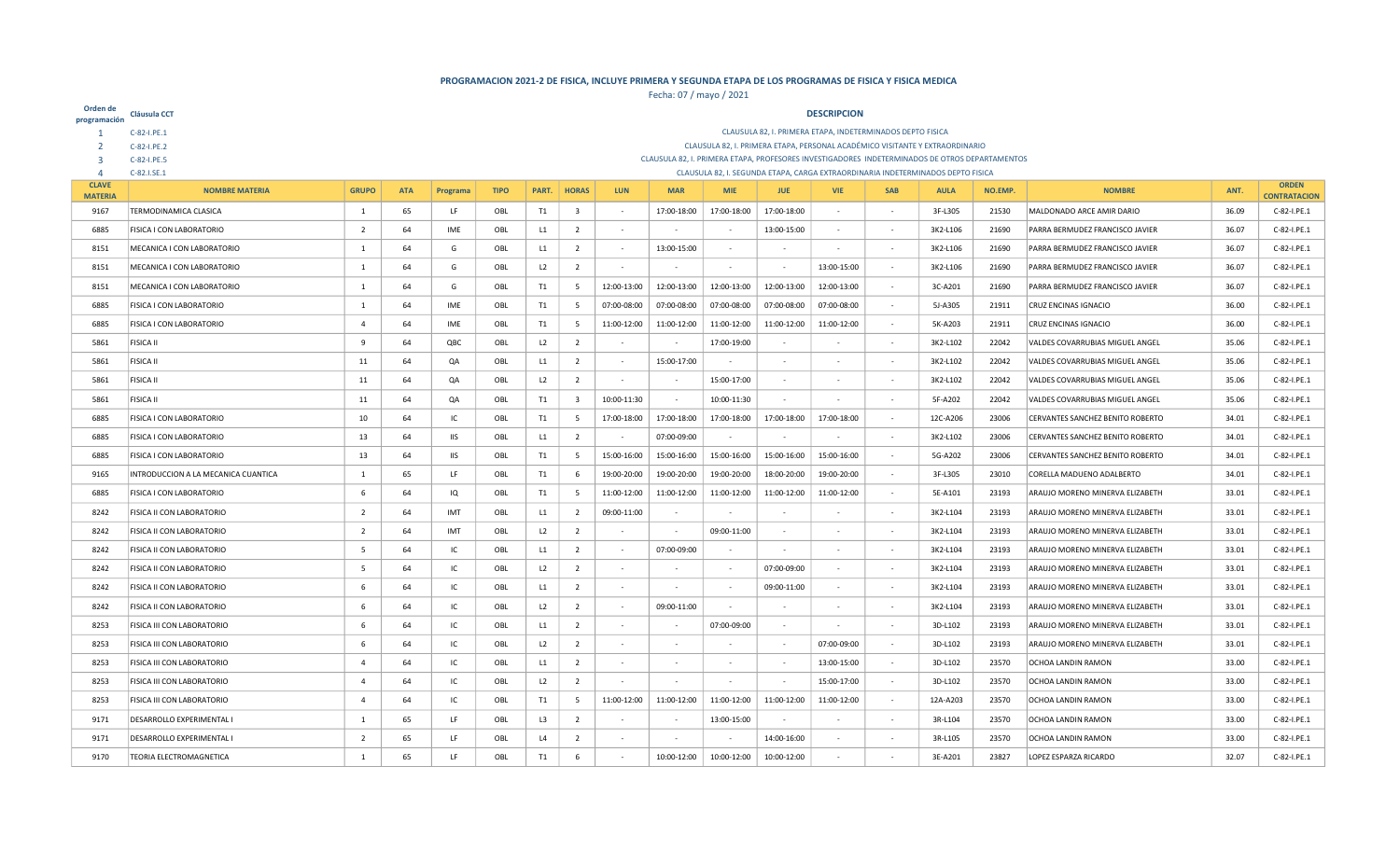| Orden de<br>programación       | Cláusula CCT                                 |                         |            |            |             |                |                         |             |                          |             |             | <b>DESCRIPCION</b>                                                                             |            |             |         |                                     |       |                     |
|--------------------------------|----------------------------------------------|-------------------------|------------|------------|-------------|----------------|-------------------------|-------------|--------------------------|-------------|-------------|------------------------------------------------------------------------------------------------|------------|-------------|---------|-------------------------------------|-------|---------------------|
|                                | C-82-I.PE.1                                  |                         |            |            |             |                |                         |             |                          |             |             | CLAUSULA 82, I. PRIMERA ETAPA, INDETERMINADOS DEPTO FISICA                                     |            |             |         |                                     |       |                     |
|                                | C-82-I.PE.2                                  |                         |            |            |             |                |                         |             |                          |             |             | CLAUSULA 82, I. PRIMERA ETAPA, PERSONAL ACADÉMICO VISITANTE Y EXTRAORDINARIO                   |            |             |         |                                     |       |                     |
| 3                              | C-82-I.PE.5                                  |                         |            |            |             |                |                         |             |                          |             |             | CLAUSULA 82, I. PRIMERA ETAPA, PROFESORES INVESTIGADORES INDETERMINADOS DE OTROS DEPARTAMENTOS |            |             |         |                                     |       |                     |
| $\overline{4}$<br><b>CLAVE</b> | C-82.I.SE.1                                  |                         |            |            |             |                |                         |             |                          |             |             | CLAUSULA 82, I. SEGUNDA ETAPA, CARGA EXTRAORDINARIA INDETERMINADOS DEPTO FISICA                |            |             |         |                                     |       | <b>ORDEN</b>        |
| <b>MATERIA</b>                 | <b>NOMBRE MATERIA</b>                        | <b>GRUPO</b>            | <b>ATA</b> | Programa   | <b>TIPO</b> | PART.          | <b>HORAS</b>            | <b>LUN</b>  | <b>MAR</b>               | <b>MIE</b>  | <b>JUE</b>  | <b>VIE</b>                                                                                     | <b>SAB</b> | <b>AULA</b> | NO.EMP. | <b>NOMBRE</b>                       | ANT.  | <b>CONTRATACION</b> |
| 9164                           | METODOS MATEMATICOS DE LA FISICA II          | 1                       | 65         | LF         | OBL         | T1             | -6                      |             | 15:00-17:00              | 15:00-17:00 | 15:00-17:00 |                                                                                                |            | 3F-L305     | 23828   | RODRIGUEZ JAUREGUI EZEQUIEL         | 27.02 | C-82-I.PE.1         |
| 8156                           | FLUIDOS Y FENOMENOS TERMICOS CON LABORATORIO | $\overline{\mathbf{3}}$ | 64         | LCC        | OBL         | T1             | 5                       | 09:00-10:00 | 09:00-10:00              | 09:00-10:00 | 09:00-10:00 | 09:00-10:00                                                                                    |            | 3K4-A102    | 28043   | MINJAREZ SOSA CARLOS MANUEL         | 24.00 | C-82-I.PE.1         |
| 8156                           | FLUIDOS Y FENOMENOS TERMICOS CON LABORATORIO | $\overline{4}$          | 64         | G          | OBL         | <b>T1</b>      | 5                       | 11:00-12:00 | 11:00-12:00              | 11:00-12:00 | 11:00-12:00 | 11:00-12:00                                                                                    |            | 3C-A201     | 28043   | MINJAREZ SOSA CARLOS MANUEL         | 24.00 | C-82-I.PE.1         |
| 9154                           | MECANICA II CON LABORATORIO                  | $\overline{2}$          | 65         | LF         | OBL         | L1             | $\overline{2}$          | $\sim$      | $\sim$                   | 13:00-15:00 | $\sim$      |                                                                                                | $\sim$     | 3D-L102     | 23506   | DUARTE ZAMORANO ROBERTO PEDRO       | 23.07 | C-82-I.PE.1         |
| 9154                           | MECANICA II CON LABORATORIO                  | $\overline{2}$          | 65         | LF         | OBL         | T1             | 5                       | 11:00-12:00 | 11:00-12:00              | 11:00-12:00 | 11:00-12:00 | 11:00-12:00                                                                                    |            | 3F-A304     | 23506   | DUARTE ZAMORANO ROBERTO PEDRO       | 23.07 | C-82-I.PE.1         |
| 9824                           | METODOS MATEMATICOS DE LA FISICA III         | 1                       | 65         | LF         | OPT         | T1             | $\overline{4}$          | 21:00-22:00 | 21:00-22:00              | 21:00-22:00 | 21:00-22:00 |                                                                                                |            | 3E-A201     | 23506   | DUARTE ZAMORANO ROBERTO PEDRO       | 23.07 | C-82-I.PE.1         |
| 8242                           | <b>FISICA II CON LABORATORIO</b>             | $\overline{a}$          | 64         | IC         | OBL         | T <sub>1</sub> | 5                       | 07:00-08:00 | 07:00-08:00              | 07:00-08:00 | 07:00-08:00 | 07:00-08:00                                                                                    |            | 12C-A102    | 27887   | CASTANEDA MEDINA BEATRIZ DEL CARMEN | 23.07 | C-82-I.PE.1         |
| 8242                           | <b>FISICA II CON LABORATORIO</b>             | $\overline{7}$          | 64         | IC         | OBL         | T1             | 5                       | 13:00-14:00 | 13:00-14:00              | 13:00-14:00 | 13:00-14:00 | 13:00-14:00                                                                                    |            | 12C-A305    | 27887   | CASTANEDA MEDINA BEATRIZ DEL CARMEN | 23.07 | C-82-I.PE.1         |
| 9823                           | MECANICA DE MEDIOS CONTINUOS                 | 1                       | 65         | LF         | OPT         | T1             | 5                       | 14:00-15:00 | 14:00-15:00              | 14:00-15:00 | 14:00-15:00 | 14:00-15:00                                                                                    |            | 3E-A201     | 28422   | MANZANARES MARTINEZ MARIA BETSABE   | 23.01 | C-82-I.PE.1         |
| 9160                           | INTRODUCCION A LA FISICA MODERNA II          | 1                       | 65         | LF         | OBL         | L1             | $\overline{2}$          |             | 12:00-14:00              |             |             |                                                                                                |            | 3F-A304     | 27884   | AYALA CORONA ARMANDO                | 22.08 | C-82-I.PE.1         |
| 9160                           | INTRODUCCION A LA FISICA MODERNA II          | 1                       | 65         | LF         | OBL         | L2             | $\overline{2}$          | $\sim$      | $\sim$                   | 12:00-14:00 | $\sim$      |                                                                                                |            | 3F-A304     | 27884   | AYALA CORONA ARMANDO                | 22.08 | C-82-I.PE.1         |
| 9160                           | INTRODUCCION A LA FISICA MODERNA II          | 1                       | 65         | LF         | OBL         | L3             | $\overline{2}$          |             |                          |             | 12:00-14:00 |                                                                                                |            | 3F-A304     | 27884   | AYALA CORONA ARMANDO                | 22.08 | C-82-I.PE.1         |
| 9160                           | INTRODUCCION A LA FISICA MODERNA II          | $\mathbf{1}$            | 65         | LF         | OBL         | T1             | $\overline{4}$          |             | 15:00-16:00              | 15:00-16:00 | 15:00-16:00 | 15:00-16:00                                                                                    |            | 3E-A201     | 27884   | AYALA CORONA ARMANDO                | 22.08 | C-82-I.PE.1         |
| 5860                           | <b>FISICA I</b>                              | 1                       | 64         | QBC        | OBL         | L1             | $\overline{2}$          | 11:00-13:00 | $\sim$                   | $\sim$      | $\sim$      |                                                                                                |            | 3K2-L104    | 29024   | GRIJALVA CASTILLO SERGIO            | 21.00 | C-82-I.PE.1         |
| 5860                           | <b>FISICA I</b>                              | $\mathbf{1}$            | 64         | QBC        | OBL         | L <sub>2</sub> | $\overline{2}$          |             |                          |             |             | 11:00-13:00                                                                                    |            | 3K2-L104    | 29024   | <b>GRIJALVA CASTILLO SERGIO</b>     | 21.00 | C-82-I.PE.1         |
| 5860                           | <b>FISICA I</b>                              | $\mathbf{1}$            | 64         | QBC        | OBL         | T1             | $\overline{\mathbf{3}}$ | 14:00-15:00 | 14:00-15:00              | 14:00-15:00 | $\sim$      |                                                                                                | $\sim$     | 5D-A102     | 29024   | GRIJALVA CASTILLO SERGIO            | 21.00 | C-82-I.PE.1         |
| 5861                           | <b>FISICA II</b>                             | $\overline{7}$          | 64         | QBC        | OBL         | L1             | $\overline{2}$          | $\sim$      | $\overline{\phantom{a}}$ | 07:00-09:00 | $\sim$      |                                                                                                |            | 3K2-L102    | 29024   | <b>GRIJALVA CASTILLO SERGIO</b>     | 21.00 | C-82-I.PE.1         |
| 5861                           | <b>FISICA II</b>                             | $\overline{7}$          | 64         | QBC        | OBL         | T1             | $\overline{\mathbf{3}}$ | $\sim$      | 11:30-13:00              |             | 11:30-13:00 |                                                                                                |            | 5A1-A303    | 29024   | <b>GRIJALVA CASTILLO SERGIO</b>     | 21.00 | C-82-I.PE.1         |
| 5861                           | <b>FISICA II</b>                             | 8                       | 64         | QBC        | OBL         | L1             | $\overline{2}$          | $\sim$      |                          |             | 13:00-15:00 |                                                                                                |            | 3K2-L102    | 29024   | GRIJALVA CASTILLO SERGIO            | 21.00 | C-82-I.PE.1         |
| 5861                           | <b>FISICA II</b>                             | 8                       | 64         | QBC        | OBL         | L2             | $\overline{2}$          |             |                          |             |             | 17:00-19:00                                                                                    |            | 3K2-L102    | 29024   | <b>GRIJALVA CASTILLO SERGIO</b>     | 21.00 | C-82-I.PE.1         |
| 5861                           | <b>FISICA II</b>                             | 8                       | 64         | QBC        | OBL         | T <sub>1</sub> | $\overline{\mathbf{3}}$ | $\sim$      | 08:30-10:00              | $\sim$      | 08:30-10:00 |                                                                                                | $\sim$     | 5A1-A309    | 29024   | GRIJALVA CASTILLO SERGIO            | 21.00 | C-82-I.PE.1         |
| 5861                           | <b>FISICA II</b>                             | -9                      | 64         | QBC        | OBL         | L1             | $\overline{2}$          |             |                          | 09:00-11:00 |             |                                                                                                |            | 3K2-L102    | 29024   | <b>GRIJALVA CASTILLO SERGIO</b>     | 21.00 | C-82-I.PE.1         |
| 5861                           | <b>FISICA II</b>                             | 9                       | 64         | QBC        | OBL         | T1             | $\overline{\mathbf{3}}$ | 13:00-14:00 | 13:00-14:00              | 13:00-14:00 | $\sim$      |                                                                                                |            | 5F-A103     | 29024   | <b>GRIJALVA CASTILLO SERGIO</b>     | 21.00 | C-82-I.PE.1         |
| 6885                           | FISICA I CON LABORATORIO                     | 13                      | 64         | <b>IIS</b> | OBL         | L <sub>2</sub> | $\overline{2}$          | $\sim$      | $\sim$                   |             | $\sim$      | 07:00-09:00                                                                                    | $\sim$     | 3K2-L106    | 29024   | <b>GRIJALVA CASTILLO SERGIO</b>     | 21.00 | C-82-I.PE.1         |
| 9934                           | <b>FLUIDOS Y CALOR</b>                       | $\overline{2}$          | 64         | IME        | OBL         | T1             | $\overline{\mathbf{3}}$ | 12:00-13:00 | 12:00-13:00              | 12:00-13:00 | $\sim$      |                                                                                                |            | 5K-A303     | 29456   | <b>GAMEZ CORRALES ROGELIO</b>       | 19.08 | C-82-I.PE.1         |
| 8253                           | <b>FISICA III CON LABORATORIO</b>            | $\overline{7}$          | 64         | IC         | OBL         | T1             | 5                       | 10:00-11:00 | 10:00-11:00              | 10:00-11:00 | 10:00-11:00 | 10:00-11:00                                                                                    |            | 12A-A202    | 28905   | <b>WATTS CHRISTOPHER JOHN</b>       | 19.02 | C-82-I.PE.1         |
| 9150                           | <b>FISICA CONTEMPORANEA</b>                  | 1                       | 65         | LF         | OBL         | T1             | 5                       | 10:00-12:00 | 10:00-11:00              | 10:00-11:00 | 10:00-11:00 |                                                                                                |            | 3F-A302     | 29723   | CALCANEO ROLDAN CARLOS ANTONIO      | 18.07 | C-82-I.PE.1         |
| 9150                           | <b>FISICA CONTEMPORANEA</b>                  | $\overline{2}$          | 65         | LF         | OBL         | T1             | 5                       |             | 11:00-12:00              | 11:00-12:00 | 11:00-12:00 | 11:00-12:00                                                                                    |            | 3F-A302     | 29723   | CALCANEO ROLDAN CARLOS ANTONIO      | 18.07 | C-82-I.PE.1         |
| 8242                           | <b>FISICA II CON LABORATORIO</b>             | -6                      | 64         | IC.        | OBL         | T1             | -5                      | 18:00-19:00 | 18:00-19:00              | 18:00-19:00 | 18:00-19:00 | 18:00-19:00                                                                                    |            | 12A-A301    | 30474   | <b>FRANCO ORTIZ MARGARITA</b>       | 14    | C-82-I.PE.1         |
| 8242                           | <b>FISICA II CON LABORATORIO</b>             | $\mathbf{Q}$            | 64         | <b>IM</b>  | OBL         | T1             | $\overline{a}$          | 16:00-18:00 |                          | 16:00-18:00 |             | 16:00-17:00                                                                                    |            | 5L-A302     | 30474   | <b>FRANCO ORTIZ MARGARITA</b>       | 14    | C-82-I.PE.1         |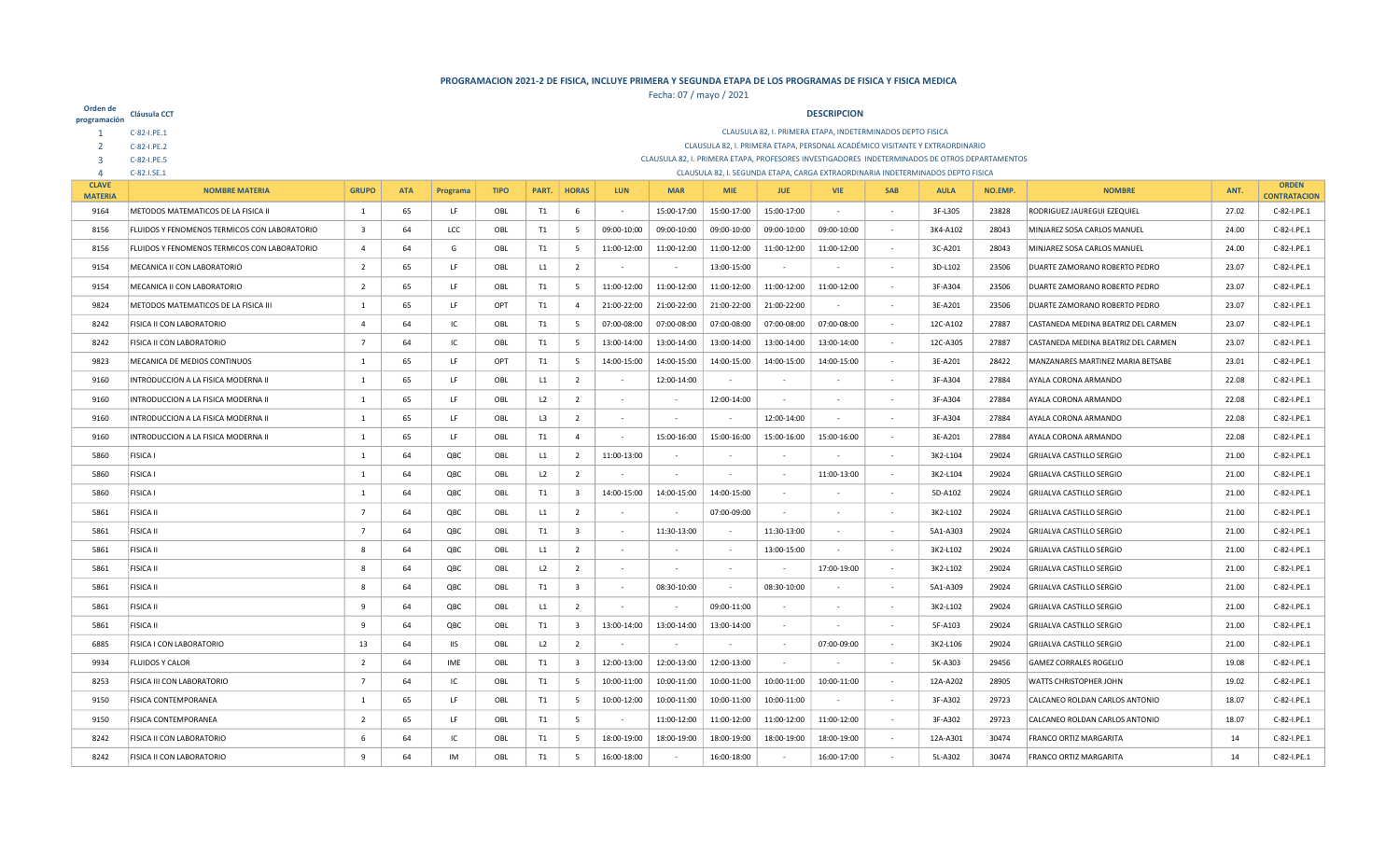| Orden de<br>programación       | Cláusula CCT                 |                                                                                                                                                                                                              |            |            |             |                |                         |             |                          |             |             | <b>DESCRIPCION</b>                                         |                          |                                                                                                |         |                                 |       |                     |
|--------------------------------|------------------------------|--------------------------------------------------------------------------------------------------------------------------------------------------------------------------------------------------------------|------------|------------|-------------|----------------|-------------------------|-------------|--------------------------|-------------|-------------|------------------------------------------------------------|--------------------------|------------------------------------------------------------------------------------------------|---------|---------------------------------|-------|---------------------|
|                                | C-82-I.PE.1                  |                                                                                                                                                                                                              |            |            |             |                |                         |             |                          |             |             | CLAUSULA 82, I. PRIMERA ETAPA, INDETERMINADOS DEPTO FISICA |                          |                                                                                                |         |                                 |       |                     |
|                                | C-82-I.PE.2                  |                                                                                                                                                                                                              |            |            |             |                |                         |             |                          |             |             |                                                            |                          | CLAUSULA 82, I. PRIMERA ETAPA, PERSONAL ACADÉMICO VISITANTE Y EXTRAORDINARIO                   |         |                                 |       |                     |
| 3                              | C-82-I.PE.5                  |                                                                                                                                                                                                              |            |            |             |                |                         |             |                          |             |             |                                                            |                          | CLAUSULA 82, I. PRIMERA ETAPA, PROFESORES INVESTIGADORES INDETERMINADOS DE OTROS DEPARTAMENTOS |         |                                 |       |                     |
| $\overline{4}$<br><b>CLAVE</b> | C-82.I.SE.1                  |                                                                                                                                                                                                              |            |            |             |                |                         |             |                          |             |             |                                                            |                          | CLAUSULA 82, I. SEGUNDA ETAPA, CARGA EXTRAORDINARIA INDETERMINADOS DEPTO FISICA                |         |                                 |       | <b>ORDEN</b>        |
| <b>MATERIA</b>                 | <b>NOMBRE MATERIA</b>        | <b>GRUPO</b>                                                                                                                                                                                                 | <b>ATA</b> | Programa   | <b>TIPO</b> | PART.          | <b>HORAS</b>            | <b>LUN</b>  | <b>MAR</b>               | <b>MIE</b>  | <b>JUE</b>  | <b>VIE</b>                                                 | <b>SAB</b>               | <b>AULA</b>                                                                                    | NO.EMP. | <b>NOMBRE</b>                   | ANT.  | <b>CONTRATACION</b> |
| 8253                           | FISICA III CON LABORATORIO   | $\overline{2}$                                                                                                                                                                                               | 64         | IQ         | OBL         | L <sub>2</sub> | $\overline{2}$          | $\sim$      | 15:00-17:00              | $\sim$      |             |                                                            | $\sim$                   | 3D-L102                                                                                        | 30474   | <b>FRANCO ORTIZ MARGARITA</b>   | 14    | C-82-I.PE.1         |
| 8253                           | FISICA III CON LABORATORIO   | $\overline{2}$                                                                                                                                                                                               | 64         | IQ         | OBL         | T1             | - 5                     | 08:00-09:00 | 08:00-09:00              | 08:00-09:00 | 08:00-09:00 | 08:00-09:00                                                |                          | 5E-A103                                                                                        | 30474   | <b>FRANCO ORTIZ MARGARITA</b>   | 14    | C-82-I.PE.1         |
| 8253                           | FISICA III CON LABORATORIO   | 3                                                                                                                                                                                                            | 64         | IQ         | OBL         | L1             | $\overline{2}$          | 09:00-11:00 | $\sim$                   | $\sim$      |             |                                                            | $\sim$                   | 3D-L102                                                                                        | 30474   | <b>FRANCO ORTIZ MARGARITA</b>   | 14    | C-82-I.PE.1         |
| 8253                           | FISICA III CON LABORATORIO   | $\overline{\mathbf{3}}$                                                                                                                                                                                      | 64         | IQ         | OBL         | L2             | $\overline{2}$          |             | 09:00-11:00              | $\sim$      |             |                                                            | ٠                        | 3D-L102                                                                                        | 30474   | <b>FRANCO ORTIZ MARGARITA</b>   | 14    | C-82-I.PE.1         |
| 8253                           | FISICA III CON LABORATORIO   | $\overline{\mathbf{3}}$                                                                                                                                                                                      | 64         | IQ         | OBL         | T1             | $5\overline{5}$         | 14:00-15:00 | 14:00-15:00              | 14:00-15:00 | 14:00-15:00 | 14:00-15:00                                                | $\overline{\phantom{a}}$ | 5E-A103                                                                                        | 30474   | <b>FRANCO ORTIZ MARGARITA</b>   | 14    | C-82-I.PE.1         |
| 7975                           | FLUIDOS Y ELECTROMAGNETISMO  | $\overline{\mathbf{3}}$                                                                                                                                                                                      | 64         | <b>IIS</b> | OBL         | L1             | $\mathbf{1}$            | 08:00-09:00 |                          |             |             |                                                            | $\sim$                   | 3K2-L104                                                                                       | 30679   | ARCHULETA GARCIA RAUL           | 12.08 | C-82-I.PE.1         |
| 7975                           | FLUIDOS Y ELECTROMAGNETISMO  | 07:00-08:00<br>$\overline{\mathbf{3}}$<br>64<br><b>IIS</b><br>OBL<br>L2<br>$\mathbf{1}$<br>3K2-L104<br>30679<br>ARCHULETA GARCIA RAUL<br>12.08<br>C-82-I.PE.1<br>$\sim$<br>$\sim$                            |            |            |             |                |                         |             |                          |             |             |                                                            |                          |                                                                                                |         |                                 |       |                     |
| 7975                           | FLUIDOS Y ELECTROMAGNETISMO  | $\overline{\mathbf{3}}$<br>64<br><b>IIS</b><br>OBL<br>T1<br>$\overline{\mathbf{3}}$<br>19:00-20:00<br>19:00-20:00<br>19:00-20:00<br>50-A301<br>30679<br><b>ARCHULETA GARCIA RAUL</b><br>12.08<br>C-82-I.PE.1 |            |            |             |                |                         |             |                          |             |             |                                                            |                          |                                                                                                |         |                                 |       |                     |
| 7975                           | FLUIDOS Y ELECTROMAGNETISMO  | 64<br>IIS<br>07:00-08:00<br>30679<br>12.08<br>C-82-I.PE.1<br>- 5<br>OBL<br>L1<br>1<br>3K2-L104<br>ARCHULETA GARCIA RAUL<br>$\sim$<br>$\sim$<br>$\sim$<br>$\sim$                                              |            |            |             |                |                         |             |                          |             |             |                                                            |                          |                                                                                                |         |                                 |       |                     |
| 7975                           | FLUIDOS Y ELECTROMAGNETISMO  | -5<br>64<br><b>IIS</b><br>OBL<br>L2<br>$\mathbf{1}$<br>08:00-09:00<br>3K2-L104<br>30679<br><b>ARCHULETA GARCIA RAUL</b><br>12.08<br>C-82-I.PE.1<br>$\sim$<br>$\overline{\phantom{a}}$<br>$\sim$              |            |            |             |                |                         |             |                          |             |             |                                                            |                          |                                                                                                |         |                                 |       |                     |
| 7975                           | FLUIDOS Y ELECTROMAGNETISMO  | 64<br><b>IIS</b><br>T1<br>20:00-21:00<br>20:00-21:00<br>20:00-21:00<br>5M-A203<br>30679<br>ARCHULETA GARCIA RAUL<br>12.08<br>C-82-I.PE.1<br>-5<br>OBL<br>$\overline{\mathbf{3}}$<br>$\sim$<br>$\sim$         |            |            |             |                |                         |             |                          |             |             |                                                            |                          |                                                                                                |         |                                 |       |                     |
| 8253                           | FISICA III CON LABORATORIO   | -5                                                                                                                                                                                                           | 64         | IC         | OBL         | T1             | 5                       | 17:00-18:00 | 17:00-18:00              | 17:00-18:00 | 17:00-18:00 | 17:00-18:00                                                |                          | 12C-A101                                                                                       | 31357   | POOM MEDINA JOSE LUIS           | 12.06 | C-82-I.PE.1         |
| 8253                           | FISICA III CON LABORATORIO   | 6                                                                                                                                                                                                            | 64         | IC         | OBL         | T1             | - 5                     | 16:00-17:00 | 16:00-17:00              | 16:00-17:00 | 16:00-17:00 | 16:00-17:00                                                |                          | 12C-A205                                                                                       | 31357   | <b>POOM MEDINA JOSE LUIS</b>    | 12.06 | C-82-I.PE.1         |
| 8253                           | FISICA III CON LABORATORIO   | $\overline{7}$                                                                                                                                                                                               | 64         | IC         | OBL         | L1             | $\overline{2}$          |             | $\overline{\phantom{a}}$ |             | 19:00-21:00 |                                                            | $\overline{\phantom{a}}$ | 3D-L102                                                                                        | 31357   | POOM MEDINA JOSE LUIS           | 12.06 | C-82-I.PE.1         |
| 3436                           | <b>BIOFISICA</b>             | <sup>1</sup>                                                                                                                                                                                                 | 64         | BIO        | OPT         | L1             | $\overline{2}$          |             |                          |             |             | 09:00-11:00                                                |                          | 3E-L102                                                                                        | 31403   | INIGUEZ PALOMARES RAMON ALFONSO | 12.02 | C-82-I.PE.1         |
| 3436                           | <b>BIOFISICA</b>             | -1                                                                                                                                                                                                           | 64         | <b>BIO</b> | OPT         | L2             | $\overline{2}$          |             |                          |             |             | 11:00-13:00                                                |                          | 3E-L102                                                                                        | 31403   | INIGUEZ PALOMARES RAMON ALFONSO | 12.02 | C-82-I.PE.1         |
| 3436                           | <b>BIOFISICA</b>             | - 1                                                                                                                                                                                                          | 64         | <b>BIO</b> | OPT         | T1             | $\overline{4}$          | 07:00-08:00 | 07:00-08:00              | 07:00-08:00 | 07:00-08:00 |                                                            | $\sim$                   | 7G-L103                                                                                        | 31403   | INIGUEZ PALOMARES RAMON ALFONSO | 12.02 | C-82-I.PE.1         |
| 9171                           | DESARROLLO EXPERIMENTAL I    | -1                                                                                                                                                                                                           | 65         | LF         | OBL         | L1             | $\overline{2}$          | 13:00-15:00 | ٠                        | $\sim$      |             |                                                            | $\sim$                   | 3R-L104                                                                                        | 31403   | INIGUEZ PALOMARES RAMON ALFONSO | 12.02 | C-82-I.PE.1         |
| 9171                           | DESARROLLO EXPERIMENTAL I    | $\overline{2}$                                                                                                                                                                                               | 65         | LF         | OBL         | L2             | $\overline{2}$          |             | 14:00-16:00              |             |             |                                                            | $\sim$                   | 3R-L105                                                                                        | 31403   | INIGUEZ PALOMARES RAMON ALFONSO | 12.02 | C-82-I.PE.1         |
| 9163                           | <b>INSTRUMENTACION I</b>     | $\mathbf{1}$                                                                                                                                                                                                 | 65         | LF         | OBL         | L1             | $\overline{2}$          | 12:00-14:00 |                          |             |             |                                                            | $\overline{\phantom{a}}$ | 3D-L201                                                                                        | 30957   | MENDIVIL REYNOSO TEMISTOCLES    | 11.10 | C-82-I.PE.1         |
| 9163                           | <b>INSTRUMENTACION I</b>     | 1                                                                                                                                                                                                            | 65         | LF         | OBL         | L2             | $\overline{2}$          |             |                          |             | 12:00-14:00 |                                                            | $\sim$                   | 3D-L201                                                                                        | 30957   | MENDIVIL REYNOSO TEMISTOCLES    | 11.10 | C-82-I.PE.1         |
| 9163                           | <b>INSTRUMENTACION I</b>     | $\mathbf{1}$                                                                                                                                                                                                 | 65         | LF         | OBL         | T1             | $\overline{4}$          | 19:00-20:00 | 19:00-20:00              | 19:00-20:00 | 19:00-20:00 |                                                            | $\overline{\phantom{a}}$ | 3E-A201                                                                                        | 30957   | MENDIVIL REYNOSO TEMISTOCLES    | 11.10 | C-82-I.PE.1         |
| 9166                           | <b>INSTRUMENTACION II</b>    | $\mathbf{1}$                                                                                                                                                                                                 | 65         | LF         | OBL         | L1             | $\overline{2}$          | 17:00-19:00 | $\sim$                   |             |             |                                                            | $\sim$                   | 3D-L201                                                                                        | 30957   | MENDIVIL REYNOSO TEMISTOCLES    | 11.10 | C-82-I.PE.1         |
| 9166                           | <b>INSTRUMENTACION II</b>    | $\mathbf{1}$                                                                                                                                                                                                 | 65         | LF         | OBL         | L2             | $\overline{2}$          |             |                          |             |             | 17:00-19:00                                                | $\sim$                   | 3D-L201                                                                                        | 30957   | MENDIVIL REYNOSO TEMISTOCLES    | 11.10 | C-82-I.PE.1         |
| 9166                           | <b>INSTRUMENTACION II</b>    | 1                                                                                                                                                                                                            | 65         | LF         | OBL         | T1             | $\overline{2}$          | $\sim$      | 18:00-19:00              | 18:00-19:00 | $\sim$      |                                                            | $\sim$                   | 3F-L305                                                                                        | 30957   | MENDIVIL REYNOSO TEMISTOCLES    | 11.10 | C-82-I.PE.1         |
| 9194                           | FISICA DE RADIACIONES        | 1                                                                                                                                                                                                            | 65         | LF         | OPT         | L1             | $\overline{2}$          | $\sim$      |                          |             | 07:00-08:00 | 07:00-08:00                                                | $\sim$                   | 3E-A201                                                                                        | 31533   | SANTACRUZ GOMEZ KARLA JOSEFINA  | 11.09 | C-82-I.PE.1         |
| 9194                           | <b>FISICA DE RADIACIONES</b> | 1                                                                                                                                                                                                            | 65         | LF         | OPT         | T1             | $\overline{\mathbf{3}}$ | 07:00-08:00 | 07:00-08:00              | 07:00-08:00 | $\sim$      |                                                            | $\sim$                   | 3E-A201                                                                                        | 31533   | SANTACRUZ GOMEZ KARLA JOSEFINA  | 11.09 | C-82-I.PE.1         |
| 9159                           | OPTICA                       | 1                                                                                                                                                                                                            | 65         | LF         | OBL         | L1             | $\overline{2}$          |             | 12:00-14:00              |             |             |                                                            |                          | 3E-L101                                                                                        | 31935   | CASTRO GARAY PAOLA MA. MERCEDES | 10.06 | C-82-I.PE.1         |
| 9159                           | OPTICA                       | 1                                                                                                                                                                                                            | 65         | LF         | OBL         | L2             | $\overline{2}$          | 12:00-14:00 |                          |             |             |                                                            |                          | 3E-L101                                                                                        | 31935   | CASTRO GARAY PAOLA MA. MERCEDES | 10.06 | C-82-I.PE.1         |
| 9159                           | OPTICA                       | 1                                                                                                                                                                                                            | 65         | 1F         | OBL         | L3             | $\overline{2}$          |             | $\sim$                   | 12:00-14:00 |             |                                                            |                          | 3E-L101                                                                                        | 31935   | CASTRO GARAY PAOLA MA. MERCEDES | 10.06 | C-82-I.PE.1         |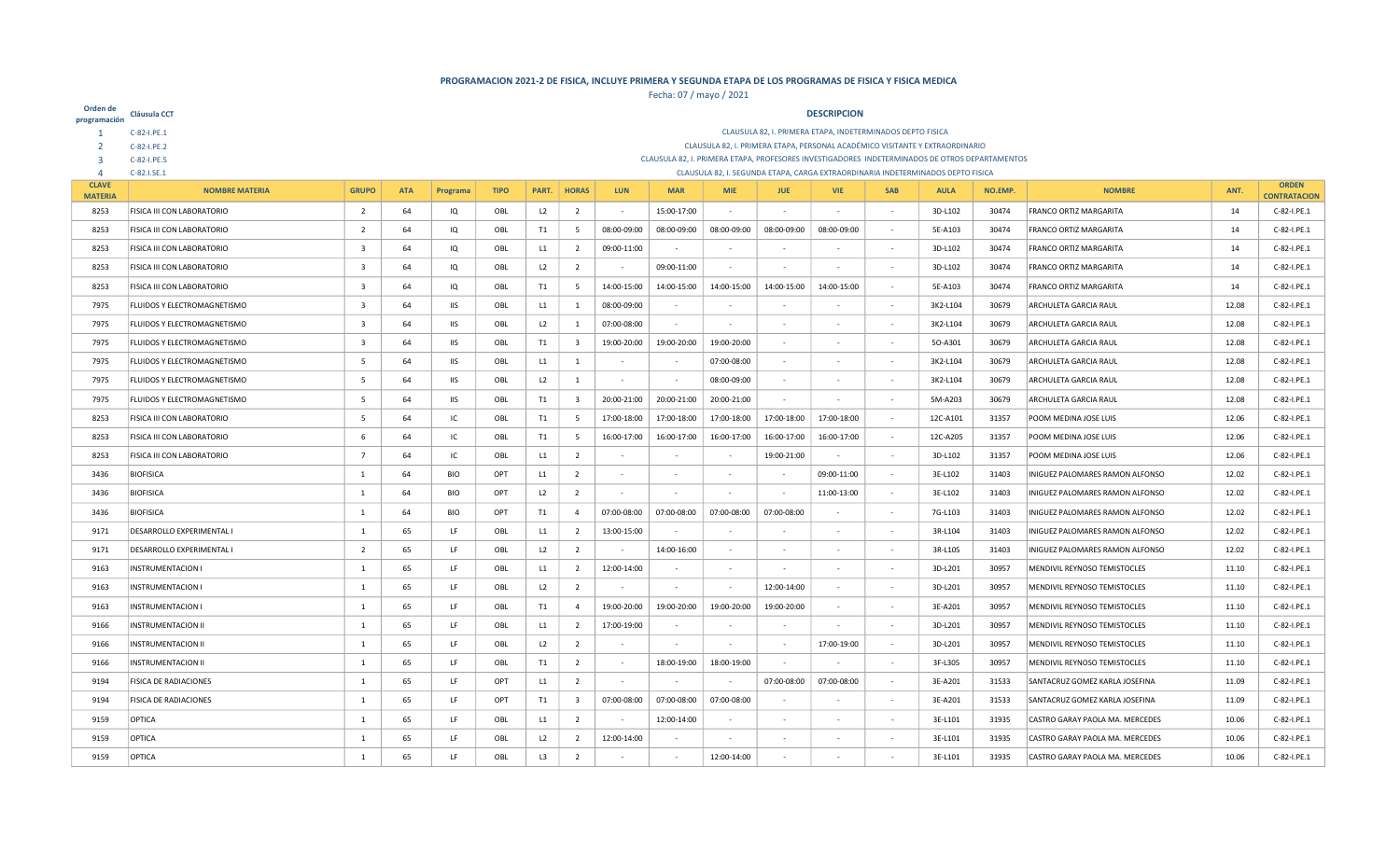| Orden de<br>programación | Cláusula CCT                                 |                                                                                                                                                                                                 |            |            |             |                |                         |                            |                            |                            |                            | <b>DESCRIPCION</b>                                                                                                                                                                |                          |                    |                |                                                                    |             |                            |
|--------------------------|----------------------------------------------|-------------------------------------------------------------------------------------------------------------------------------------------------------------------------------------------------|------------|------------|-------------|----------------|-------------------------|----------------------------|----------------------------|----------------------------|----------------------------|-----------------------------------------------------------------------------------------------------------------------------------------------------------------------------------|--------------------------|--------------------|----------------|--------------------------------------------------------------------|-------------|----------------------------|
| -1                       | C-82-I.PE.1                                  |                                                                                                                                                                                                 |            |            |             |                |                         |                            |                            |                            |                            | CLAUSULA 82, I. PRIMERA ETAPA, INDETERMINADOS DEPTO FISICA                                                                                                                        |                          |                    |                |                                                                    |             |                            |
|                          | C-82-I.PE.2                                  |                                                                                                                                                                                                 |            |            |             |                |                         |                            |                            |                            |                            | CLAUSULA 82, I. PRIMERA ETAPA, PERSONAL ACADÉMICO VISITANTE Y EXTRAORDINARIO                                                                                                      |                          |                    |                |                                                                    |             |                            |
| 3<br>$\overline{4}$      | C-82-I.PE.5<br>C-82.I.SE.1                   |                                                                                                                                                                                                 |            |            |             |                |                         |                            |                            |                            |                            | CLAUSULA 82, I. PRIMERA ETAPA, PROFESORES INVESTIGADORES INDETERMINADOS DE OTROS DEPARTAMENTOS<br>CLAUSULA 82, I. SEGUNDA ETAPA, CARGA EXTRAORDINARIA INDETERMINADOS DEPTO FISICA |                          |                    |                |                                                                    |             |                            |
| <b>CLAVE</b>             | <b>NOMBRE MATERIA</b>                        | <b>GRUPO</b>                                                                                                                                                                                    | <b>ATA</b> | Programa   | <b>TIPO</b> | PART.          | <b>HORAS</b>            | LUN                        | <b>MAR</b>                 | <b>MIF</b>                 | <b>JUE</b>                 | <b>VIE</b>                                                                                                                                                                        | <b>SAB</b>               | <b>AULA</b>        | NO.EMP.        | <b>NOMBRE</b>                                                      | ANT.        | <b>ORDEN</b>               |
| <b>MATERIA</b>           | OPTICA                                       | $\overline{1}$                                                                                                                                                                                  |            |            |             |                |                         |                            |                            |                            |                            |                                                                                                                                                                                   |                          |                    |                |                                                                    | 10.06       | <b>CONTRATACION</b>        |
| 9159<br>6885             | FISICA I CON LABORATORIO                     | - 5                                                                                                                                                                                             | 65<br>64   | LF<br>IME  | OBL         | T1             | $\overline{4}$          | 18:00-19:00<br>12:00-13:00 | 18:00-19:00<br>12:00-13:00 | 18:00-19:00<br>12:00-13:00 | 18:00-19:00<br>12:00-13:00 | 12:00-13:00                                                                                                                                                                       |                          | 3E-A201<br>50-A303 | 31935<br>32037 | CASTRO GARAY PAOLA MA. MERCEDES<br>SANTANA BEJARANO DUPRET ALBERTO | 10.02       | C-82-I.PE.1<br>C-82-I.PE.1 |
|                          |                                              |                                                                                                                                                                                                 |            |            | OBL         | T1             | 5                       |                            |                            |                            |                            |                                                                                                                                                                                   | $\overline{\phantom{a}}$ |                    |                |                                                                    |             |                            |
| 9159                     | OPTICA                                       | - 3                                                                                                                                                                                             | 64         | LTE        | OBL         | L1             | $\overline{2}$          |                            |                            |                            |                            | 13:00-15:00                                                                                                                                                                       |                          | 3K2-L102           | 31919          | GOMEZ COLIN MARIA DEL ROCIO                                        | 9.11        | C-82-I.PE.1                |
| 9159                     | OPTICA                                       | $\overline{\mathbf{3}}$                                                                                                                                                                         | 64         | LTE        | OBL         | L2             | $\overline{2}$          |                            |                            |                            |                            | 19:00-21:00                                                                                                                                                                       |                          | 3K2-L102           | 31919          | GOMEZ COLIN MARIA DEL ROCIO                                        | 9.11        | C-82-I.PE.1                |
| 9159                     | OPTICA                                       | - 3                                                                                                                                                                                             | 64         | LTE        | OBL         | T1             | $\overline{4}$          | 12:00-13:00                | 12:00-13:00                | 12:00-13:00                | 12:00-13:00                |                                                                                                                                                                                   |                          | 8B-L101            | 31919          | GOMEZ COLIN MARIA DEL ROCIO                                        | 9.11        | C-82-I.PE.1                |
| 9827                     | <b>OPTICA FISICA</b>                         | $\overline{1}$                                                                                                                                                                                  | 65         | LF         | OPT         | L1             | $\overline{2}$          |                            |                            |                            | 07:00-08:00                | 07:00-08:00                                                                                                                                                                       | $\sim$                   | 3E-A302            | 31919          | GOMEZ COLIN MARIA DEL ROCIO                                        | 9.11        | C-82-I.PE.1                |
| 9827                     | <b>OPTICA FISICA</b>                         | $\overline{1}$                                                                                                                                                                                  | 65         | LF         | OPT         | T1             | $\overline{\mathbf{3}}$ | 07:00-08:00                | 07:00-08:00                | 07:00-08:00                |                            |                                                                                                                                                                                   |                          | 3E-A302            | 31919          | GOMEZ COLIN MARIA DEL ROCIO                                        | 9.11        | C-82-I.PE.1                |
| 9159                     | OPTICA                                       | $\overline{2}$                                                                                                                                                                                  | 65         | LFM        | OBL         | L1             | $\overline{2}$          | 07:00-09:00                |                            |                            |                            |                                                                                                                                                                                   | $\sim$                   | 3D-A302            | 32033          | RAMIREZ RODRIGUEZ LUIS PATRICIO                                    | 9.04        | C-82-I.PE.1                |
| 6298                     | METODOS MATEMATICOS                          | $\overline{1}$<br>1273<br>LFM<br>OBL<br>T1<br>5<br>09:00-10:00<br>09:00-10:00<br>09:00-10:00<br>09:00-10:00<br>09:00-10:00<br>3D-A302<br>32033<br>RAMIREZ RODRIGUEZ LUIS PATRICIO<br>9.04       |            |            |             |                |                         |                            |                            |                            |                            |                                                                                                                                                                                   |                          |                    |                |                                                                    | C-82-I.PE.1 |                            |
| 9159                     | OPTICA                                       | $\overline{2}$<br>65<br>LFM<br>OBL<br>T1<br>$\overline{4}$<br>08:00-09:00<br>08:00-09:00<br>08:00-09:00<br>08:00-09:00<br>3D-A302<br>32033<br>RAMIREZ RODRIGUEZ LUIS PATRICIO<br>9.04<br>$\sim$ |            |            |             |                |                         |                            |                            |                            |                            |                                                                                                                                                                                   |                          |                    |                |                                                                    | C-82-I.PE.1 |                            |
| 9169                     | <b>FISICA CUANTICA</b>                       | 65<br>LF.<br>OBL<br>T2<br>10:00-11:00<br>32033<br>RAMIREZ RODRIGUEZ LUIS PATRICIO<br>1<br>1<br>3E-A201<br>9.04<br>$\sim$                                                                        |            |            |             |                |                         |                            |                            |                            |                            |                                                                                                                                                                                   |                          |                    |                |                                                                    | C-82-I.PE.1 |                            |
| 9173                     | <b>FISICA ESTADISTICA</b>                    | $\overline{1}$                                                                                                                                                                                  | 65         | LF         | OBL         | T2             | 1                       |                            |                            | 10:00-11:00                |                            |                                                                                                                                                                                   | ٠                        | 3E-A302            | 32033          | RAMIREZ RODRIGUEZ LUIS PATRICIO                                    | 9.04        | C-82-I.PE.1                |
| 7163                     | <b>FISICA GENERAL</b>                        | -5                                                                                                                                                                                              | 64         | NUT        | OBL         | T1             | $\overline{4}$          | 12:00-13:00                | 12:00-13:00                | 12:00-13:00                | 12:00-13:00                |                                                                                                                                                                                   |                          | 7H-A204            | 32486          | JUAREZ ONOFRE JOSUE ELIAS                                          | 8.11        | C-82-I.PE.1                |
| 7163                     | <b>FISICA GENERAL</b>                        | - 6                                                                                                                                                                                             | 64         | <b>NUT</b> | OBL         | L1             | $\overline{2}$          |                            |                            |                            | 17:00-19:00                |                                                                                                                                                                                   |                          | 3K2-L102           | 32486          | JUAREZ ONOFRE JOSUE ELIAS                                          | 8.11        | C-82-I.PE.1                |
| 7163                     | <b>FISICA GENERAL</b>                        | -6                                                                                                                                                                                              | 64         | NUT        | OBL         | L <sub>2</sub> | $\overline{2}$          |                            |                            |                            | 19:00-21:00                |                                                                                                                                                                                   |                          | 3K2-L102           | 32486          | JUAREZ ONOFRE JOSUE ELIAS                                          | 8.11        | C-82-I.PE.1                |
| 7975                     | FLUIDOS Y ELECTROMAGNETISMO                  | -6                                                                                                                                                                                              | 64         | IIS        | OBL         | L1             | 1                       | 19:00-20:00                | $\sim$                     |                            |                            |                                                                                                                                                                                   | ٠                        | 3K2-L106           | 32812          | SANCHEZ ZEFERINO RAUL                                              | 7.08        | C-82-I.PE.1                |
| 7975                     | FLUIDOS Y ELECTROMAGNETISMO                  | -6                                                                                                                                                                                              | 64         | IIS        | OBL         | L2             | 1                       | 20:00-21:00                |                            |                            |                            |                                                                                                                                                                                   |                          | 3K2-L106           | 32812          | SANCHEZ ZEFERINO RAUL                                              | 7.08        | C-82-I.PE.1                |
| 7975                     | FLUIDOS Y ELECTROMAGNETISMO                  | 6                                                                                                                                                                                               | 64         | <b>IIS</b> | OBL         | T1             | $\overline{\mathbf{3}}$ | 12:00-13:00                | 12:00-13:00                | 12:00-13:00                | $\sim$                     |                                                                                                                                                                                   | $\sim$                   | 5J-A301            | 32812          | SANCHEZ ZEFERINO RAUL                                              | 7.08        | C-82-I.PE.1                |
| 9171                     | DESARROLLO EXPERIMENTAL I                    | 1                                                                                                                                                                                               | 65         | LF         | OBL         | L2             | $\overline{2}$          |                            | 13:00-15:00                | $\sim$                     |                            |                                                                                                                                                                                   | $\sim$                   | 3R-L104            | 32812          | SANCHEZ ZEFERINO RAUL                                              | 7.08        | C-82-I.PE.1                |
| 9171                     | DESARROLLO EXPERIMENTAL I                    | $\overline{2}$                                                                                                                                                                                  | 65         | LF         | OBL         | L1             | $\overline{2}$          | 14:00-16:00                |                            | $\sim$                     |                            |                                                                                                                                                                                   | $\sim$                   | 3R-L105            | 32812          | SANCHEZ ZEFERINO RAUL                                              | 7.08        | C-82-I.PE.1                |
| 7975                     | FLUIDOS Y ELECTROMAGNETISMO                  | $\overline{2}$                                                                                                                                                                                  | 64         | <b>IIS</b> | OBL         | T1             | $\overline{\mathbf{3}}$ | 07:00-08:00                | 07:00-08:00                | 07:00-08:00                |                            |                                                                                                                                                                                   |                          | 50-A301            | 33212          | HERNANDEZ PAREDES JAVIER                                           | 6.08        | C-82-I.PE.1                |
| 7975                     | FLUIDOS Y ELECTROMAGNETISMO                  | $\overline{4}$                                                                                                                                                                                  | 64         | <b>IIS</b> | OBL         | T1             | $\overline{\mathbf{3}}$ | 08:00-09:00                | 08:00-09:00                | 08:00-09:00                | $\sim$                     |                                                                                                                                                                                   | $\sim$                   | 5M-A203            | 33212          | HERNANDEZ PAREDES JAVIER                                           | 6.08        | C-82-I.PE.1                |
| 8156                     | FLUIDOS Y FENOMENOS TERMICOS CON LABORATORIO | $\overline{2}$                                                                                                                                                                                  | 64         | LFM        | OBL         | L1             | $\overline{2}$          | 13:00-15:00                |                            |                            |                            |                                                                                                                                                                                   |                          | 3K2-L104           | 33212          | HERNANDEZ PAREDES JAVIER                                           | 6.08        | C-82-I.PE.1                |
| 9171                     | <b>DESARROLLO EXPERIMENTAL I</b>             | 1                                                                                                                                                                                               | 65         | LF         | OBL         | L4             | $\overline{2}$          |                            | $\sim$                     |                            | 13:00-15:00                |                                                                                                                                                                                   | $\sim$                   | 3R-L104            | 33212          | <b>HERNANDEZ PAREDES JAVIER</b>                                    | 6.08        | C-82-I.PE.1                |
| 9171                     | DESARROLLO EXPERIMENTAL I                    | $\overline{2}$                                                                                                                                                                                  | 65         | LF         | OBL         | L3             | $\overline{2}$          |                            |                            | 14:00-16:00                |                            |                                                                                                                                                                                   | $\sim$                   | 3R-L105            | 33212          | <b>HERNANDEZ PAREDES JAVIER</b>                                    | 6.08        | C-82-I.PE.1                |
| 9161                     | METODOS MATEMATICOS DE LA FISICA I           | 1                                                                                                                                                                                               | 65         | LF         | OBL         | T1             | 6                       | 15:00-17:00                | 16:00-17:00                | 16:00-17:00                | 16:00-17:00                | 16:00-17:00                                                                                                                                                                       | $\sim$                   | 3E-A201            | 32670          | <b>COBOS MARTINEZ JESUS JAVIER</b>                                 | 0.07        | C-82-I.PE.1                |
| 9822                     | MECANICA CUANTICA RELATIVISTA                | -1                                                                                                                                                                                              | 65         | LF         | <b>OPT</b>  | T1             | $\overline{4}$          | 20:00-21:00                | 20:00-21:00                | 20:00-21:00                | 20:00-21:00                |                                                                                                                                                                                   | $\sim$                   | 3E-A201            | 32670          | <b>COBOS MARTINEZ JESUS JAVIER</b>                                 | 0.07        | C-82-I.PE.1                |
| 5861                     | <b>FISICA II</b>                             | 6                                                                                                                                                                                               | 64         | QBC        | OBL         | L1             | $\overline{2}$          |                            | $\sim$                     |                            |                            | 09:00-11:00                                                                                                                                                                       | $\sim$                   | 3K2-L102           | RESERVADA      | CONCURSO DE OPOSICION EN PROCESO                                   |             | C-82-I.PE.1                |
| 5861                     | <b>FISICA II</b>                             | 6                                                                                                                                                                                               | 64         | QBC        | OBL         | L2             | $\overline{2}$          |                            |                            |                            |                            | 15:00-17:00                                                                                                                                                                       |                          | 3K2-L102           | RESERVADA      | CONCURSO DE OPOSICION EN PROCESO                                   |             | C-82-I.PE.1                |
| 5861                     | <b>FISICA II</b>                             | 6                                                                                                                                                                                               | 64         | QBC        | OBL         | T1             | $\overline{\mathbf{3}}$ |                            | 08:30-10:00                |                            | 08:30-10:00                |                                                                                                                                                                                   |                          | 5A1-A307           | RESERVADA      | CONCURSO DE OPOSICION EN PROCESO                                   |             | C-82-I.PE.1                |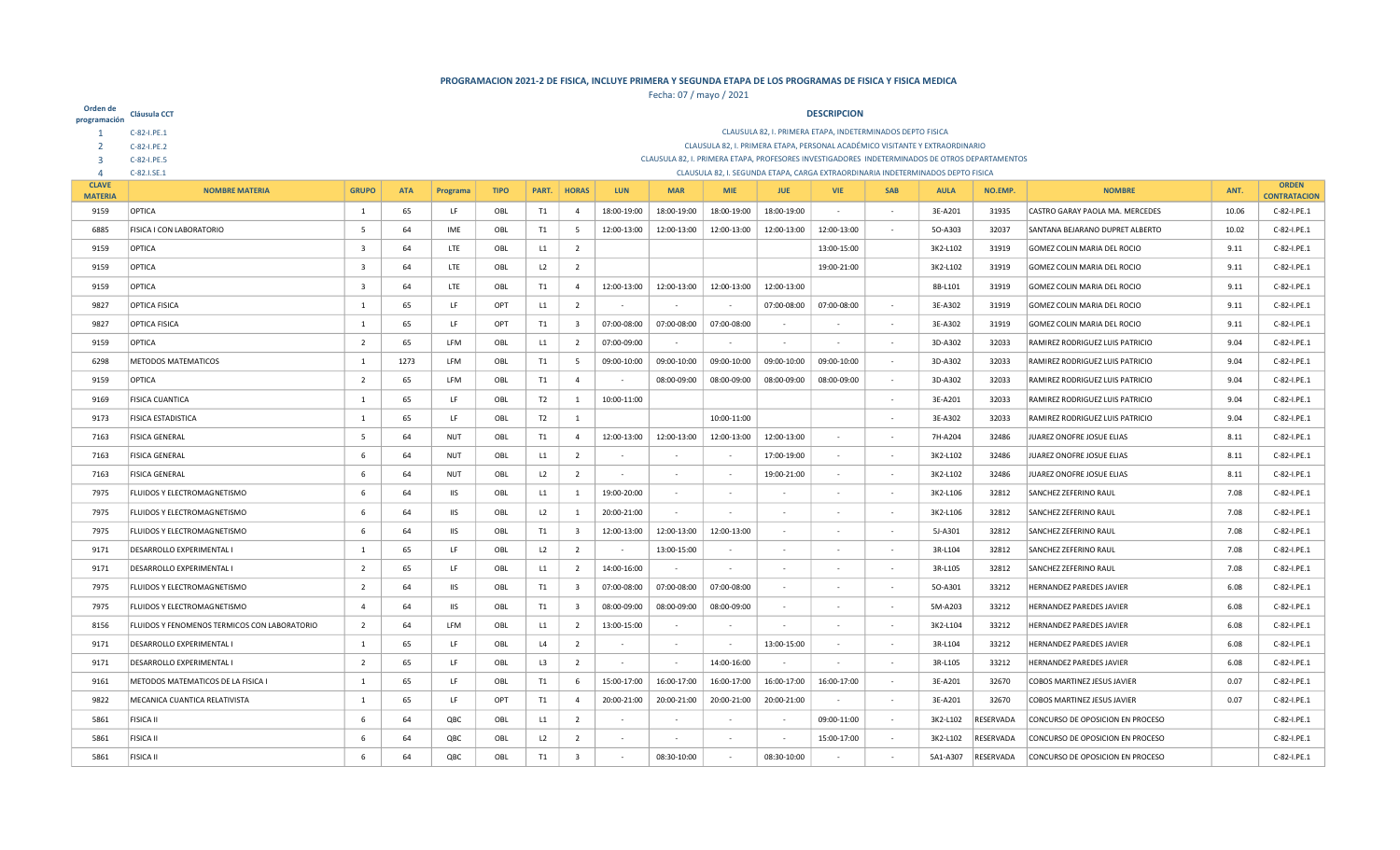| Orden de<br>programación         | Cláusula CCT                                                                   |                         |            |                   |             |                |                         |             |             |                          |                                                                                 | <b>DESCRIPCION</b> |                          |                     |                                                                                                |                                             |       |                            |
|----------------------------------|--------------------------------------------------------------------------------|-------------------------|------------|-------------------|-------------|----------------|-------------------------|-------------|-------------|--------------------------|---------------------------------------------------------------------------------|--------------------|--------------------------|---------------------|------------------------------------------------------------------------------------------------|---------------------------------------------|-------|----------------------------|
|                                  | C-82-I.PE.1                                                                    |                         |            |                   |             |                |                         |             |             |                          | CLAUSULA 82, I. PRIMERA ETAPA, INDETERMINADOS DEPTO FISICA                      |                    |                          |                     |                                                                                                |                                             |       |                            |
|                                  | C-82-I.PE.2                                                                    |                         |            |                   |             |                |                         |             |             |                          | CLAUSULA 82, I. PRIMERA ETAPA, PERSONAL ACADÉMICO VISITANTE Y EXTRAORDINARIO    |                    |                          |                     |                                                                                                |                                             |       |                            |
| $\overline{3}$<br>$\overline{4}$ | C-82-I.PE.5<br>C-82.I.SE.1                                                     |                         |            |                   |             |                |                         |             |             |                          | CLAUSULA 82, I. SEGUNDA ETAPA, CARGA EXTRAORDINARIA INDETERMINADOS DEPTO FISICA |                    |                          |                     | CLAUSULA 82, I. PRIMERA ETAPA, PROFESORES INVESTIGADORES INDETERMINADOS DE OTROS DEPARTAMENTOS |                                             |       |                            |
| <b>CLAVE</b>                     | <b>NOMBRE MATERIA</b>                                                          | <b>GRUPO</b>            | <b>ATA</b> | Programa          | <b>TIPO</b> | PART.          | <b>HORAS</b>            | <b>LUN</b>  | <b>MAR</b>  | <b>MIE</b>               | <b>JUE</b>                                                                      | <b>VIE</b>         | <b>SAB</b>               | <b>AULA</b>         | NO.EMP.                                                                                        | <b>NOMBRE</b>                               | ANT.  | <b>ORDEN</b>               |
| <b>MATERIA</b><br>5861           | <b>FISICA II</b>                                                               |                         | 64         |                   |             |                |                         |             | <b>A</b>    | $\overline{\phantom{a}}$ |                                                                                 |                    | $\sim$                   |                     | RESERVADA                                                                                      |                                             |       | <b>CONTRATACION</b>        |
| 6891                             | TOPICOS DE ELECTRICIDAD Y ELECTRONICA                                          | $\overline{7}$<br>1     | 64         | QBC               | OBL<br>OBL  | L <sub>2</sub> | $\overline{2}$          |             |             | $\overline{\phantom{a}}$ | 07:00-09:00<br>15:00-17:00                                                      |                    |                          | 3K2-L102<br>3D-L201 | RESERVADA                                                                                      | <b>CONTRATACION SNI</b><br>CONTRATACION SNI |       | C-82-I.PE.2<br>C-82-I.PE.2 |
| 6891                             |                                                                                |                         |            | ISI<br><b>ISI</b> |             | L1<br>L2       | $\overline{2}$          | $\sim$      |             |                          |                                                                                 | $\sim$             |                          |                     | RESERVADA                                                                                      |                                             |       |                            |
| 6891                             | TOPICOS DE ELECTRICIDAD Y ELECTRONICA<br>TOPICOS DE ELECTRICIDAD Y ELECTRONICA | 1                       | 64<br>64   |                   | OBL         |                | $\overline{2}$          |             | 14:00-15:00 | $\sim$<br>14:00-15:00    | 17:00-19:00<br>14:00-15:00                                                      | 14:00-15:00        | $\sim$                   | 3D-L201             |                                                                                                | CONTRATACION SNI                            |       | C-82-I.PE.2                |
|                                  |                                                                                | 1                       |            | <b>ISI</b>        | OBL         | T1             | - 5                     | 14:00-15:00 |             |                          |                                                                                 |                    | $\sim$                   | 5J-A302             | RESERVADA                                                                                      | CONTRATACION SNI                            |       | C-82-I.PE.2                |
| 7163                             | <b>FISICA GENERAL</b>                                                          | $\overline{2}$          | 64         | BIO               | OBL         | L1             | $\overline{2}$          |             | $\sim$      | 11:00-13:00              |                                                                                 |                    | $\sim$                   | 3K2-L102            | RESERVADA                                                                                      | CONTRATACION SNI                            |       | C-82-I.PE.2                |
| 7163                             | <b>FISICA GENERAL</b>                                                          | $\overline{2}$          | 64         | <b>BIO</b>        | OBL         | L2             | $\overline{2}$          | $\sim$      | $\sim$      | $\overline{\phantom{a}}$ | 11:00-13:00                                                                     | $\sim$             | $\sim$                   | 3K2-L102            | RESERVADA                                                                                      | CONTRATACION SNI                            |       | C-82-I.PE.2                |
| 7163                             | FISICA GENERAL                                                                 | $\overline{2}$          | 64         | <b>BIO</b>        | OBL         | T1             | $\overline{4}$          | 14:00-15:00 | 14:00-15:00 |                          | 14:00-15:00                                                                     | 14:00-15:00        |                          | 7H-A102             | RESERVADA                                                                                      | CONTRATACION SNI                            |       | C-82-I.PE.2                |
| 7163                             | <b>FISICA GENERAL</b>                                                          | $\overline{a}$          | 64         | <b>NUT</b>        | OBL         | L1             | $\overline{2}$          |             | $\sim$      | $\sim$                   |                                                                                 | 09:00-11:00        | $\sim$                   | 3K2-L104            | RESERVADA                                                                                      | CONTRATACION SNI                            |       | C-82-I.PE.2                |
| 7163                             | <b>FISICA GENERAL</b>                                                          | $\overline{4}$          | 64         | NUT               | OBL         | L <sub>2</sub> | $\overline{2}$          |             |             |                          |                                                                                 | 07:00-09:00        | $\sim$                   | 3K2-L104            | RESERVADA                                                                                      | CONTRATACION SNI                            |       | C-82-I.PE.2                |
| 7163                             | <b>FISICA GENERAL</b>                                                          | $\overline{4}$          | 64         | <b>NUT</b>        | OBL         | T1             | $\overline{4}$          | 11:00-12:00 | 11:00-12:00 | 11:00-12:00              | 11:00-12:00                                                                     |                    | $\sim$                   | 7H-A202             | RESERVADA                                                                                      | CONTRATACION SNI                            |       | C-82-I.PE.2                |
| 7163                             | <b>FISICA GENERAL</b>                                                          | .5                      | 64         | NUT               | OBL         | L1             | $\overline{2}$          |             |             |                          |                                                                                 | 09:00-11:00        | $\sim$                   | 3K2-L106            | RESERVADA                                                                                      | CONTRATACION SNI                            |       | C-82-I.PE.2                |
| 7163                             | <b>FISICA GENERAL</b>                                                          | -5                      | 64         | NUT               | OBL         | L2             | $\overline{2}$          | $\sim$      | $\sim$      |                          |                                                                                 | 11:00-13:00        | $\sim$                   | 3K2-L106            | RESERVADA                                                                                      | CONTRATACION SNI                            |       | C-82-I.PE.2                |
| 8253                             | FISICA III CON LABORATORIO                                                     | 5                       | 64         | IC                | OBL         | L1             | $\overline{2}$          |             |             |                          | 07:00-09:00                                                                     |                    | $\sim$                   | 3D-L102             | RESERVADA                                                                                      | CONTRATACION SNI                            |       | C-82-I.PE.2                |
| 8253                             | FISICA III CON LABORATORIO                                                     | 5                       | 64         | IC                | OBL         | L2             | $\overline{2}$          |             |             | $\sim$                   | 13:00-15:00                                                                     |                    | $\sim$                   | 3D-L102             | RESERVADA                                                                                      | CONTRATACION SNI                            |       | C-82-I.PE.2                |
| 8253                             | FISICA III CON LABORATORIO                                                     | $\overline{7}$          | 64         | IC                | OBL         | L2             | $\overline{2}$          |             |             |                          |                                                                                 | 17:00-19:00        | $\sim$                   | 3D-L102             | RESERVADA                                                                                      | CONTRATACION SNI                            |       | C-82-I.PE.2                |
| 6885                             | FISICA I CON LABORATORIO                                                       | 11                      | 64         | IC                | OBL         | T1             | $5\overline{5}$         | 10:00-11:00 | 10:00-11:00 | 10:00-11:00              | 10:00-11:00                                                                     | 10:00-11:00        | $\sim$                   | 12C-A205            | 6220                                                                                           | <b>BARBOZA FLORES MARCELINO</b>             | 48.08 | C-82-I.PE.5                |
| 7975                             | FLUIDOS Y ELECTROMAGNETISMO                                                    | $\overline{2}$          | 64         | <b>IIS</b>        | OBL         | L1             | $\mathbf{1}$            |             | 19:00-20:00 |                          |                                                                                 |                    | $\sim$                   | 3K2-L106            | 21328                                                                                          | <b>ACEVES TORRES RAUL</b>                   | 42.07 | C-82-I.PE.5                |
| 7975                             | FLUIDOS Y ELECTROMAGNETISMO                                                    | $\overline{2}$          | 64         | <b>IIS</b>        | OBL         | L2             | -1                      | $\sim$      | 20:00-21:00 | $\overline{\phantom{a}}$ |                                                                                 |                    | $\sim$                   | 3K2-L106            | 21328                                                                                          | <b>ACEVES TORRES RAUL</b>                   | 42.07 | C-82-I.PE.5                |
| 7975                             | FLUIDOS Y ELECTROMAGNETISMO                                                    | $\overline{a}$          | 64         | <b>IIS</b>        | OBL         | L1             | 1                       | $\sim$      | $\sim$      | ٠                        |                                                                                 | 19:00-20:00        | $\sim$                   | 3K2-L104            | 21328                                                                                          | <b>ACEVES TORRES RAUL</b>                   | 42.07 | C-82-I.PE.5                |
| 7975                             | FLUIDOS Y ELECTROMAGNETISMO                                                    | $\overline{4}$          | 64         | <b>IIS</b>        | OBL         | L2             | $\mathbf{1}$            |             | - 1         |                          |                                                                                 | 20:00-21:00        | $\sim$                   | 3K2-L104            | 21328                                                                                          | <b>ACEVES TORRES RAUL</b>                   | 42.07 | C-82-I.PE.5                |
| 6885                             | FISICA I CON LABORATORIO                                                       | 12                      | 64         | <b>IIS</b>        | OBL         | T <sub>1</sub> | $5\overline{5}$         | 13:00-14:00 | 13:00-14:00 | 13:00-14:00              | 13:00-14:00                                                                     | 13:00-14:00        | $\sim$                   | 5G-A202             | 16468                                                                                          | PEREZ SALAS RAUL                            | 40.00 | C-82-I.PE.5                |
| 9939                             | ELECTROMAGNETISMO                                                              | 1                       | 64         | IME               | OBL         | T1             | $\overline{\mathbf{3}}$ | 11:00-12:00 | 11:00-12:00 | 11:00-12:00              |                                                                                 |                    | $\overline{\phantom{a}}$ | 50-A303             | 8125                                                                                           | CORONEL BELTRAN ANGEL                       | 38.06 | C-82-I.PE.5                |
| 7163                             | <b>FISICA GENERAL</b>                                                          | 6                       | 64         | <b>NUT</b>        | OBL         | T <sub>1</sub> | $\overline{4}$          | 18:00-19:30 | 18:00-19:30 | 18:00-19:00              | $\sim$                                                                          |                    | $\sim$                   | 7H-A204             | 22693                                                                                          | SAUCEDO MORALES JULIO CESAR                 | 37.00 | C-82-I.PE.5                |
| 8242                             | FISICA II CON LABORATORIO                                                      | 1                       | 64         | IMA               | OBL         | L1             | $\overline{2}$          | 15:00-17:00 | $\sim$      |                          |                                                                                 |                    | $\sim$                   | 3K2-L104            | 81562                                                                                          | <b>CASTILLO SANTOS JESUS</b>                | 35.02 | C-82-I.PE.5                |
| 8242                             | FISICA II CON LABORATORIO                                                      | 1                       | 64         | IMA               | OBL         | L2             | $\overline{2}$          | $\sim$      | $\sim$      | 15:00-17:00              |                                                                                 |                    | $\sim$                   | 3K2-L104            | 81562                                                                                          | CASTILLO SANTOS JESUS                       | 35.02 | C-82-I.PE.5                |
| 9934                             | <b>FLUIDOS Y CALOR</b>                                                         | $\overline{2}$          | 64         | IME               | OBL         | L1             | $\overline{2}$          | $\sim$      | 19:00-21:00 | $\sim$                   |                                                                                 |                    | $\sim$                   | 3K2-L104            | 22274                                                                                          | URRUTIA BAÑUELOS EFRAIN                     | 34.07 | C-82-I.PE.5                |
| 9934                             | <b>FLUIDOS Y CALOR</b>                                                         | $\overline{2}$          | 64         | IME               | OBL         | L2             | $\overline{2}$          | $\sim$      | $\sim$      | $\overline{\phantom{a}}$ | 19:00-21:00                                                                     |                    | $\sim$                   | 3K2-L104            | 22274                                                                                          | URRUTIA BAÑUELOS EFRAIN                     | 34.07 | C-82-I.PE.5                |
| 6885                             | FISICA I CON LABORATORIO                                                       | $\overline{\mathbf{3}}$ | 64         | IME               | OBL         | L1             | $\overline{2}$          |             |             |                          | 09:00-11:00                                                                     |                    |                          | 3K2-L106            | 27228                                                                                          | ZAYAS SAUCEDO MARIA ELENA                   | 27.04 | C-82-I.PE.5                |
| 6885                             | FISICA I CON LABORATORIO                                                       | $\overline{\mathbf{3}}$ | 64         | IME               | OBL         | L2             | $\overline{2}$          |             |             | 09:00-11:00              |                                                                                 |                    |                          | 3K2-L106            | 27228                                                                                          | ZAYAS SAUCEDO MARIA ELENA                   | 27.04 | C-82-I.PE.5                |
| 9934                             | <b>FLUIDOS Y CALOR</b>                                                         | 1                       | 64         | <b>IME</b>        | OBL         | T1             | $\overline{\mathbf{3}}$ | 15:00-16:00 | 15:00-16:00 | 15:00-16:00              |                                                                                 |                    |                          | 5K-A203             | 26225                                                                                          | BERNAL HERNANDEZ RODOLFO                    | 27.00 | C-82-I.PE.5                |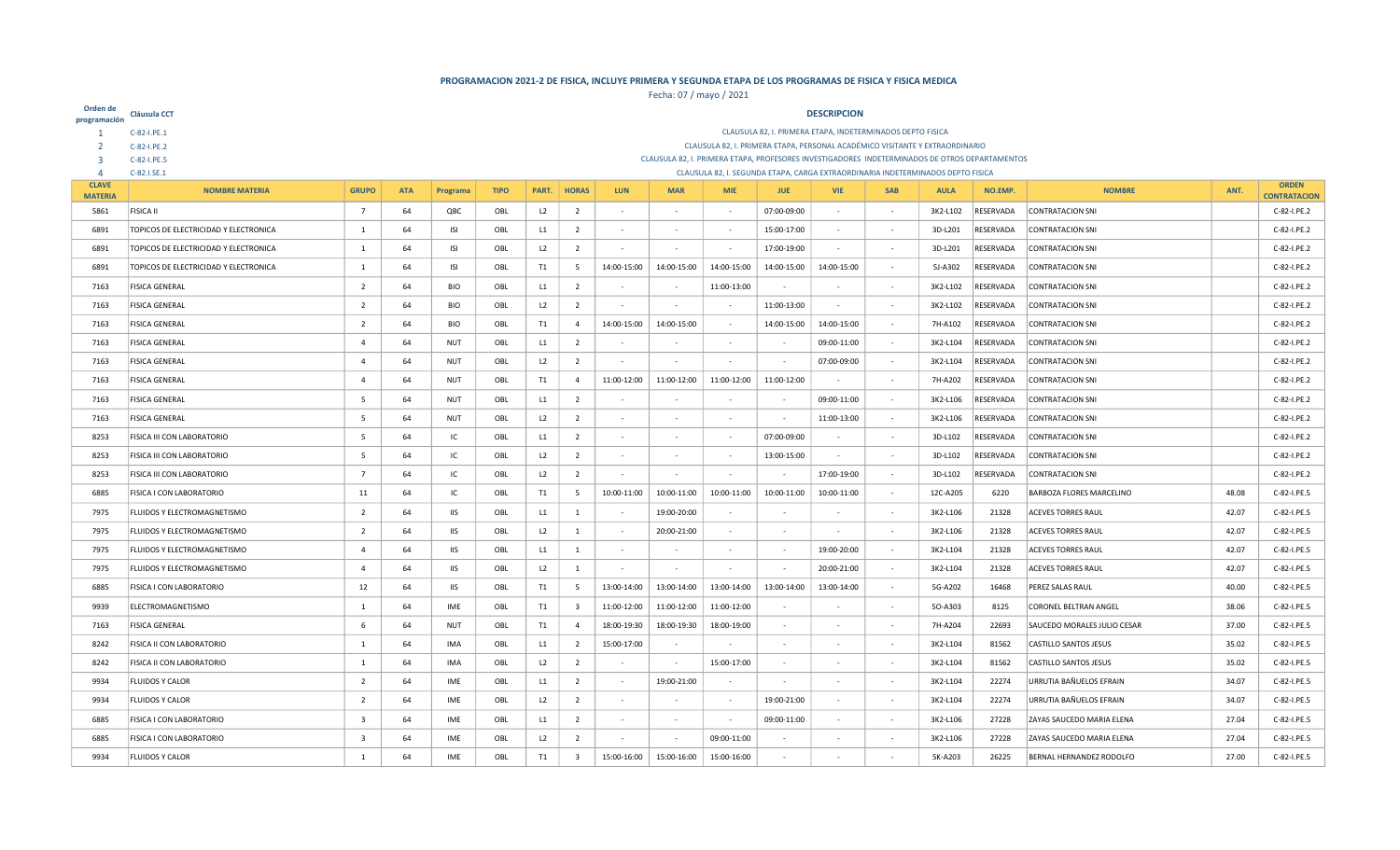| Orden de<br>programación | Cláusula CCT                          |                                                                                                                                                                                              |            |            |             |       |                |             |             |             |                          | <b>DESCRIPCION</b>       |                                                                                                |             |           |                                     |             |                     |
|--------------------------|---------------------------------------|----------------------------------------------------------------------------------------------------------------------------------------------------------------------------------------------|------------|------------|-------------|-------|----------------|-------------|-------------|-------------|--------------------------|--------------------------|------------------------------------------------------------------------------------------------|-------------|-----------|-------------------------------------|-------------|---------------------|
|                          | C-82-I.PE.1                           |                                                                                                                                                                                              |            |            |             |       |                |             |             |             |                          |                          | CLAUSULA 82, I. PRIMERA ETAPA, INDETERMINADOS DEPTO FISICA                                     |             |           |                                     |             |                     |
|                          | C-82-I.PE.2                           |                                                                                                                                                                                              |            |            |             |       |                |             |             |             |                          |                          | CLAUSULA 82, I. PRIMERA ETAPA, PERSONAL ACADÉMICO VISITANTE Y EXTRAORDINARIO                   |             |           |                                     |             |                     |
| $\overline{3}$           | C-82-I.PE.5                           |                                                                                                                                                                                              |            |            |             |       |                |             |             |             |                          |                          | CLAUSULA 82, I. PRIMERA ETAPA, PROFESORES INVESTIGADORES INDETERMINADOS DE OTROS DEPARTAMENTOS |             |           |                                     |             |                     |
| $\Delta$<br><b>CLAVE</b> | C-82.I.SE.1                           |                                                                                                                                                                                              |            |            |             |       |                |             |             |             |                          |                          | CLAUSULA 82, I. SEGUNDA ETAPA, CARGA EXTRAORDINARIA INDETERMINADOS DEPTO FISICA                |             |           |                                     |             | <b>ORDEN</b>        |
| <b>MATERIA</b>           | <b>NOMBRE MATERIA</b>                 | <b>GRUPO</b>                                                                                                                                                                                 | <b>ATA</b> | Programa   | <b>TIPO</b> | PART. | <b>HORAS</b>   | <b>LUN</b>  | <b>MAR</b>  | <b>MIE</b>  | <b>JUE</b>               | <b>VIE</b>               | <b>SAB</b>                                                                                     | <b>AULA</b> | NO.EMP.   | <b>NOMBRE</b>                       | ANT.        | <b>CONTRATACION</b> |
| 20002                    | MECANICA I                            | $\overline{2}$                                                                                                                                                                               | 64         | LBM        | OBL         | L1    | $\overline{2}$ | 11:00-13:00 | $\sim$      | $\sim$      | $\sim$                   | i.                       |                                                                                                | 3K2-L106    | 29427     | PEREZ RENDON BRENDA OLIVIA          | 19.07       | C-82-I.PE.5         |
| 20002                    | MECANICA I                            | $\overline{2}$                                                                                                                                                                               | 64         | LBM        | OBL         | L2    | $\overline{2}$ |             | $\sim$      | 11:00-13:00 | $\overline{\phantom{a}}$ |                          |                                                                                                | 3K2-L106    | 29427     | PEREZ RENDON BRENDA OLIVIA          | 19.07       | C-82-I.PE.5         |
| 9176                     | <b>ASTROFISICA II</b>                 | 1                                                                                                                                                                                            | 65         | LF         | OPT         | L1    | $\mathbf{1}$   | $\sim$      | $\sim$      |             | $\sim$                   | 08:00-09:00              | $\sim$                                                                                         | 3E-A201     | 32062     | <b>OLGUIN RUIZ LORENZO</b>          | 10.07       | C-82-I.PE.5         |
| 9176                     | <b>ASTROFISICA II</b>                 | 1                                                                                                                                                                                            | 65         | LF         | OPT         | T1    | $\overline{4}$ | 08:00-09:00 | 08:00-09:00 | 08:00-09:00 | 08:00-09:00              |                          | $\sim$                                                                                         | 3E-A201     | 32062     | <b>OLGUIN RUIZ LORENZO</b>          | 10.07       | C-82-I.PE.5         |
| 6885                     | <b>FISICA I CON LABORATORIO</b>       | 1                                                                                                                                                                                            | 64         | IME        | OBL         | L1    | $\overline{2}$ |             | $\sim$      |             | 15:00-17:00              | $\sim$                   |                                                                                                | 3K2-L106    | 21911     | CRUZ ENCINAS IGNACIO                | 36.00       | C-82-I.SE.1         |
| 6885                     | <b>FISICA I CON LABORATORIO</b>       | 1                                                                                                                                                                                            | 64         | IME        | OBL         | L2    | $\overline{2}$ | $\sim$      |             |             |                          | 15:00-17:00              |                                                                                                | 3K2-L104    | 21911     | CRUZ ENCINAS IGNACIO                | 36.00       | C-82-I.SE.1         |
| 9174                     | <b>FISICA MODERNA</b>                 | 1                                                                                                                                                                                            | 65         | LF         | OBL         | T1    | 6              | 09:00-11:00 | 09:00-10:00 | 09:00-10:00 | 09:00-10:00              | 09:00-10:00              |                                                                                                | 3E-A302     | 23010     | CORELLA MADUENO ADALBERTO           | 34.01       | C-82-I.SE.1         |
| 8242                     | <b>FISICA II CON LABORATORIO</b>      | -9                                                                                                                                                                                           | 64         | IM         | OBL         | L1    | $\overline{2}$ |             | 09:00-11:00 | $\sim$      | $\sim$                   |                          | $\sim$                                                                                         | 3K2-L102    | 27887     | CASTANEDA MEDINA BEATRIZ DEL CARMEN | 23.07       | C-82-I.SE.1         |
| 8242                     | <b>FISICA II CON LABORATORIO</b>      | 9<br>64<br>IM<br>L <sub>2</sub><br>$\overline{2}$<br>09:00-11:00<br>3K2-L102<br>27887<br>CASTANEDA MEDINA BEATRIZ DEL CARMEN<br>23.07<br>OBL<br>$\sim$                                       |            |            |             |       |                |             |             |             |                          |                          |                                                                                                |             |           |                                     | C-82-I.SE.1 |                     |
| 9163                     | <b>INSTRUMENTACION I</b>              | $\overline{2}$<br>1<br>65<br>LF<br>OBL<br>L <sub>3</sub><br>12:00-14:00<br>3D-L201<br>30957<br>MENDIVIL REYNOSO TEMISTOCLES<br>11.10<br>$\sim$                                               |            |            |             |       |                |             |             |             |                          |                          |                                                                                                |             |           |                                     | C-82-I.SE.1 |                     |
| 20002                    | MECANICA I                            | 64<br>$\overline{\mathbf{3}}$<br>11:00-12:30<br>11:00-12:30<br>31533<br>LBM<br>OBL<br>T1<br>5E-A102<br>SANTACRUZ GOMEZ KARLA JOSEFINA<br>11.09<br>$\mathbf{1}$<br>$\sim$<br>$\sim$<br>$\sim$ |            |            |             |       |                |             |             |             |                          |                          |                                                                                                |             |           |                                     | C-82-I.SE.1 |                     |
| 7163                     | <b>FISICA GENERAL</b>                 | $\overline{1}$                                                                                                                                                                               | 64         | BIO        | OBL         | L1    | $\overline{2}$ | 15:00-17:00 | $\sim$      | $\sim$      | $\sim$                   | $\sim$                   |                                                                                                | 3K2-L102    | PENDIENTE |                                     |             |                     |
| 7163                     | <b>FISICA GENERAL</b>                 | 1                                                                                                                                                                                            | 64         | BIO        | OBL         | L2    | $\overline{2}$ |             | a.          | $\sim$      | 15:00-17:00              | $\sim$                   |                                                                                                | 3K2-L102    | PENDIENTE |                                     |             |                     |
| 7163                     | <b>FISICA GENERAL</b>                 | 1                                                                                                                                                                                            | 64         | <b>BIO</b> | OBL         | T1    | $\overline{4}$ | 09:00-10:00 | 09:00-10:00 |             | 09:00-10:00              | 09:00-10:00              |                                                                                                | 7H-A101     | PENDIENTE |                                     |             |                     |
| 104                      | ENSENANZA DE LA FISICA CON TECNOLOGIA | 1                                                                                                                                                                                            | 65         | LF         | ELEC        | T1    | 6              | 13:00-14:00 | 13:00-14:00 | 13:00-14:00 | 13:00-14:00              | 13:00-14:00              | 13:00-14:00                                                                                    | 3E-A302     | PENDIENTE |                                     |             |                     |
| 6885                     | <b>FISICA I CON LABORATORIO</b>       | $\overline{2}$                                                                                                                                                                               | 64         | IME        | OBL         | L2    | $\overline{2}$ |             | $\sim$      |             | $\sim$                   | 13:00-15:00              |                                                                                                | 3K2-L104    | PENDIENTE |                                     |             |                     |
| 6885                     | <b>FISICA I CON LABORATORIO</b>       | $\overline{\mathbf{3}}$                                                                                                                                                                      | 64         | IME        | OBL         | T1    | 5              | 17:00-18:00 | 17:00-18:00 | 17:00-18:00 | 17:00-18:00              | 17:00-18:00              |                                                                                                | 5J-A305     | PENDIENTE |                                     |             |                     |
| 6885                     | <b>FISICA I CON LABORATORIO</b>       | $\overline{4}$                                                                                                                                                                               | 64         | IME        | OBL         | L1    | $\overline{2}$ |             | 15:00-17:00 |             | $\sim$                   | $\overline{\phantom{a}}$ | $\sim$                                                                                         | 3K2-L106    | PENDIENTE |                                     |             |                     |
| 6885                     | FISICA I CON LABORATORIO              | $\overline{a}$                                                                                                                                                                               | 64         | IME        | OBL         | L2    | $\overline{2}$ | $\sim$      |             |             | $\overline{\phantom{a}}$ | 15:00-17:00              |                                                                                                | 3K2-L106    | PENDIENTE |                                     |             |                     |
| 6885                     | <b>FISICA I CON LABORATORIO</b>       | -5                                                                                                                                                                                           | 64         | IME        | OBL         | L1    | $\overline{2}$ | 19:00-21:00 | $\sim$      | $\sim$      | $\sim$                   |                          | $\sim$                                                                                         | 3K2-L102    | PENDIENTE |                                     |             |                     |
| 6885                     | <b>FISICA I CON LABORATORIO</b>       | -5                                                                                                                                                                                           | 64         | IME        | OBL         | L2    | $\overline{2}$ |             | 19:00-21:00 |             | $\sim$                   |                          |                                                                                                | 3K2-L102    | PENDIENTE |                                     |             |                     |
| 6885                     | <b>FISICA I CON LABORATORIO</b>       | 6                                                                                                                                                                                            | 64         | IQ         | OBL         | L1    | $\overline{2}$ | $\sim$      | 17:00-19:00 |             | $\sim$                   |                          |                                                                                                | 3K2-L106    | PENDIENTE |                                     |             |                     |
| 6885                     | <b>FISICA I CON LABORATORIO</b>       | -6                                                                                                                                                                                           | 64         | IQ         | OBL         | L2    | $\overline{2}$ |             |             |             | 17:00-19:00              |                          |                                                                                                | 3K2-L106    | PENDIENTE |                                     |             |                     |
| 6885                     | <b>FISICA I CON LABORATORIO</b>       | $\overline{7}$                                                                                                                                                                               | 64         | IQ         | OBL         | T1    | 5              | 16:00-17:00 | 16:00-17:00 | 16:00-17:00 | 16:00-17:00              | 16:00-17:00              |                                                                                                | 5E-A101     | PENDIENTE |                                     |             |                     |
| 6885                     | <b>FISICA I CON LABORATORIO</b>       | -8                                                                                                                                                                                           | 64         | IQ         | OBL         | T1    | 5              | 18:00-19:00 | 18:00-19:00 | 18:00-19:00 | 18:00-19:00              | 18:00-19:00              |                                                                                                | 5E-A101     | PENDIENTE |                                     |             |                     |
| 6885                     | <b>FISICA I CON LABORATORIO</b>       | 11                                                                                                                                                                                           | 64         | IC         | OBL         | L1    | $\overline{2}$ | 15:00-17:00 | $\sim$      |             | $\sim$                   |                          | $\sim$                                                                                         | 3K2-L106    | PENDIENTE |                                     |             |                     |
| 6885                     | <b>FISICA I CON LABORATORIO</b>       | 11                                                                                                                                                                                           | 64         | IC         | OBL         | L2    | $\overline{2}$ | $\sim$      | $\sim$      | 15:00-17:00 | $\sim$                   |                          |                                                                                                | 3K2-L106    | PENDIENTE |                                     |             |                     |
| 6885                     | <b>FISICA I CON LABORATORIO</b>       | 12                                                                                                                                                                                           | 64         | <b>IIS</b> | OBL         | L1    | $\overline{2}$ | $\sim$      | $\sim$      |             |                          | 17:00-19:00              |                                                                                                | 3K2-L106    | PENDIENTE |                                     |             |                     |
| 6885                     | FISICA I CON LABORATORIO              | 12                                                                                                                                                                                           | 64         | <b>IIS</b> | OBL         | L2    | $\overline{2}$ |             |             |             | 19:00-21:00              |                          |                                                                                                | 3K2-L106    | PENDIENTE |                                     |             |                     |
| 7163                     | <b>FISICA GENERAL</b>                 | $\overline{7}$                                                                                                                                                                               | 64         | <b>NUT</b> | OBL         | L1    | $\overline{2}$ |             |             | 13:00-15:00 |                          |                          |                                                                                                | 3K2-L102    | PENDIENTE |                                     |             |                     |